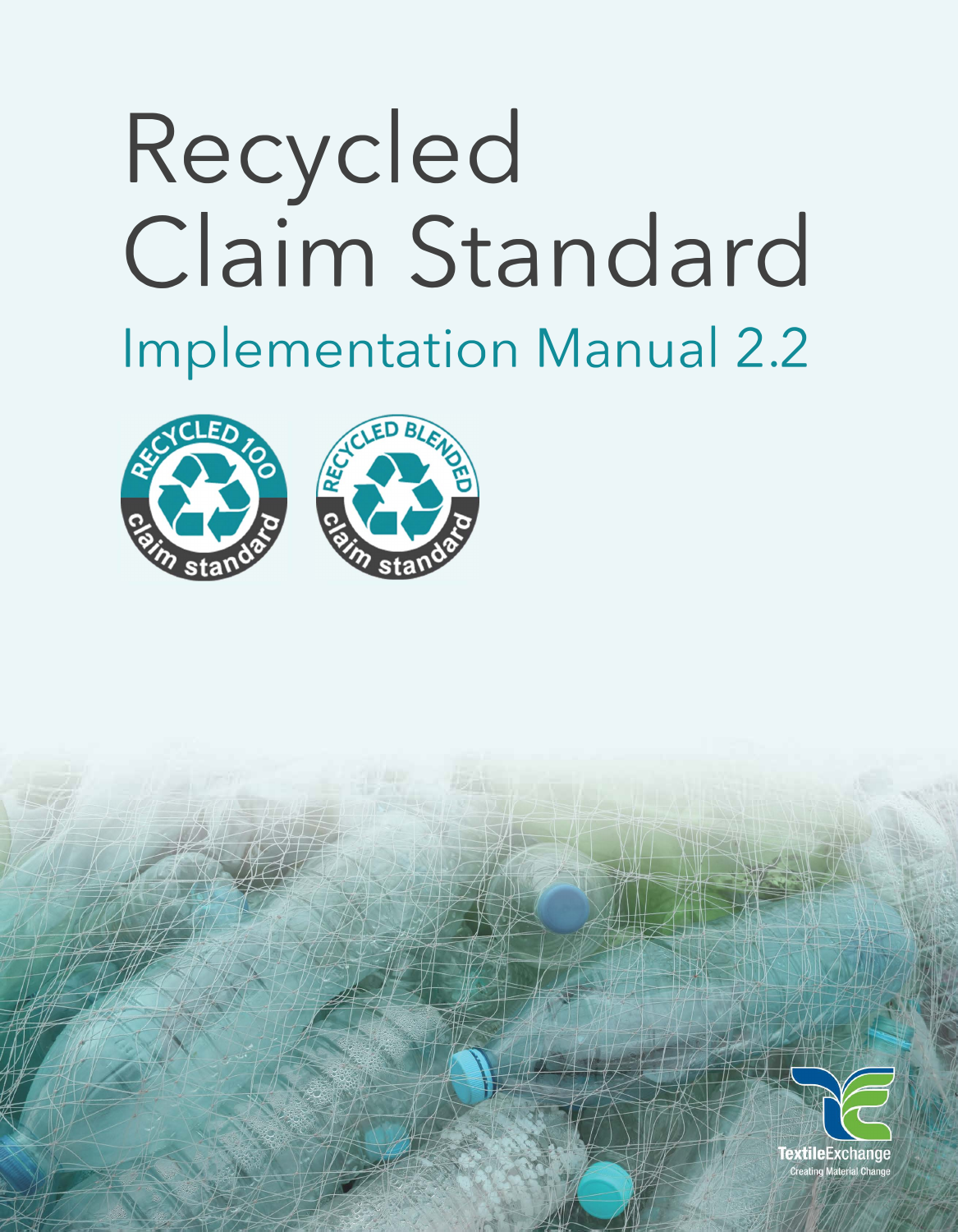

#### Textile Exchange Recycled Claim Standard Implementation Manual

Original Release Date: July 1, 2017 ©2014 Textile Exchange. All rights reserved. RCS, RECYCLED CLAIM STANDARD, and the RCS Logo are trademarks of Textile Exchange.

The RCS Implementation Manual 2.2 replaces RCS Implementation Manual 2.1 and is effective as of November 21, 2019.

English is the official language of the Recycled Claim Standard. In any case of inconsistency between versions, reference shall be made to the English version.

#### **Disclaimer**

Although reasonable care was taken in the preparation of this document, Textile Exchange and any other party involved in the creation of the document HEREBY STATE that the document is provided without warranty, either expressed or implied, of accuracy or fitness for purpose, AND HEREBY DISCLAIM any liability, direct or indirect, for damages or loss relating to the use of this document.

#### **Copyright**

This publication is protected by copyright. Information or material from this publication may be reproduced in unaltered form for personal, non-commercial use. All other rights are reserved. Information or material from this publication may be used for the purposes of private study, research, criticism or review permitted under the Copyright Act 1976.

Any reproduction permitted in accordance with the Copyright Act 1976 shall acknowledge the Recycled Claim Standard as the source of any selected passage, extract, diagram or other information.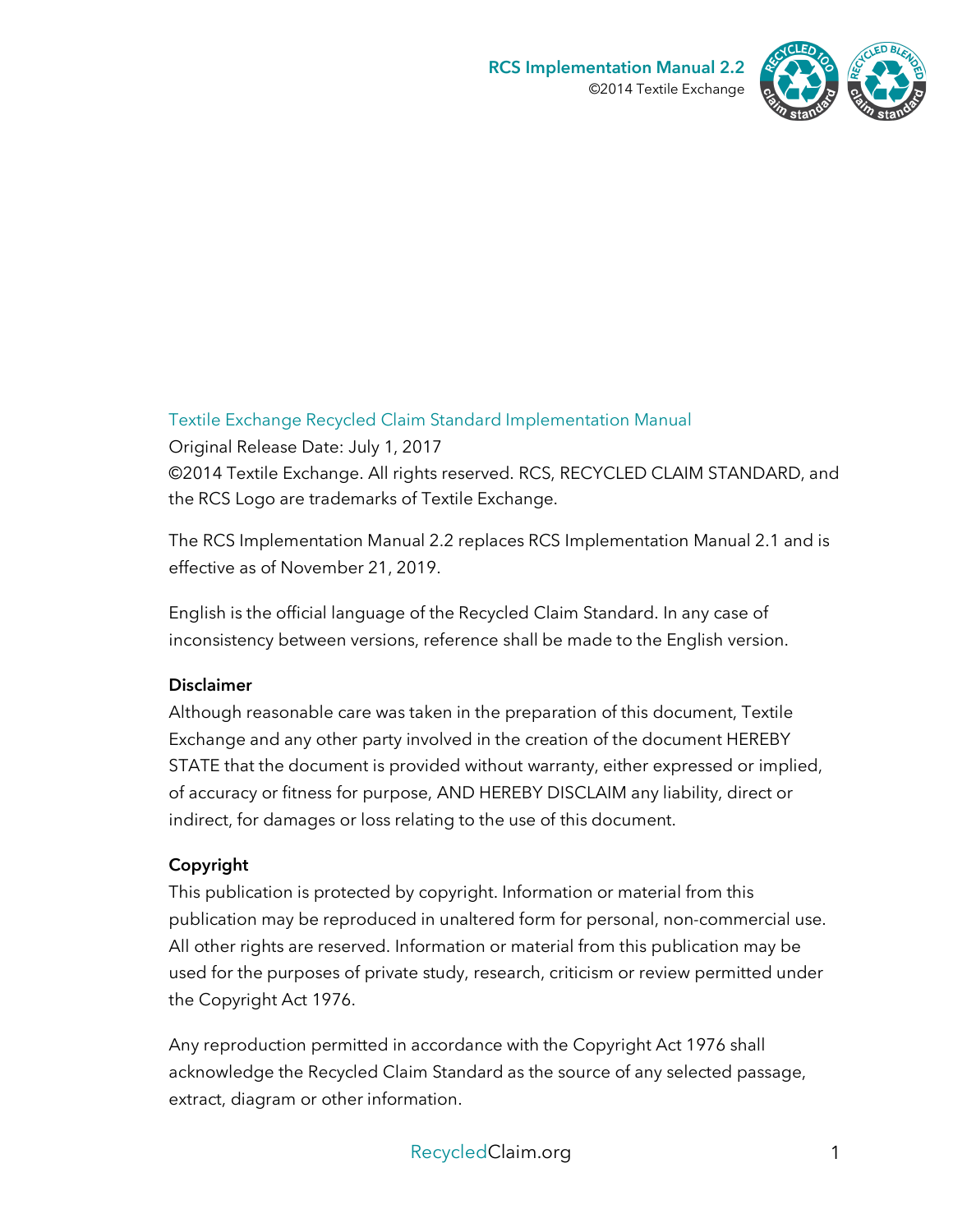

## **Table of Contents**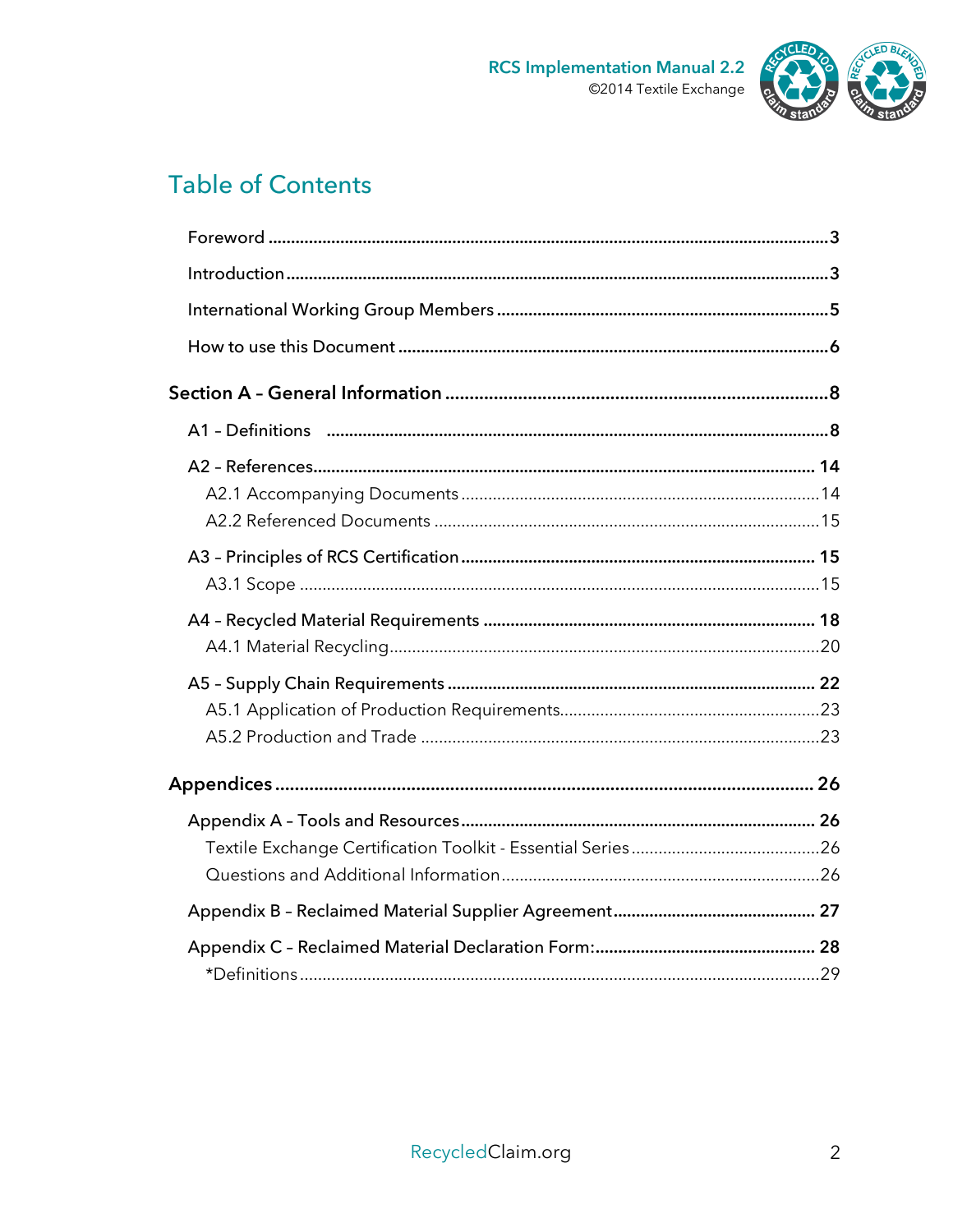

## Foreword

The *Recycled Claim Standard* (RCS) was originally developed in partnership with Outdoor Industry Association's Sustainability Working Group's Materials Traceability Task Force in 2013.

Textile Exchange also owns and administrates the *Content Claim Standard* (CCS), the *Organic Content Standard* (OCS), the *Global Recycled Standard* (GRS), and the *Responsible Down Standard* (RDS), and the *Responsible Wool Standard* (RWS). These standards are designed to ensure chain of custody for preferred materials, and to provide labeling tools for final product claims.

Textile Exchange's mission is to accelerate sustainable practices in the textile industry. This acceleration only happens when steps have been taken to ensure that actions taken toward sustainability result in real and meaningful change. This requires a strong understanding of the issues and a plan to substantiate the claims being made. Certification to a third-party standard accomplishes this.

## Introduction

The *Recycled Claim Standard* (RCS) is an international, voluntary standard that sets requirements for third-party certification of Recycled input and chain of custody. The goal of the RCS is to increase the use of Recycled materials.

The objectives of the RCS are:

- Alignment of Recycled definitions across multiple applications.
- Track and trace Recycled input materials.
- Provide consumers (both brands and end consumers) with a tool to make informed decisions.
- Provide assurance that materials are actually Recycled and in a final product.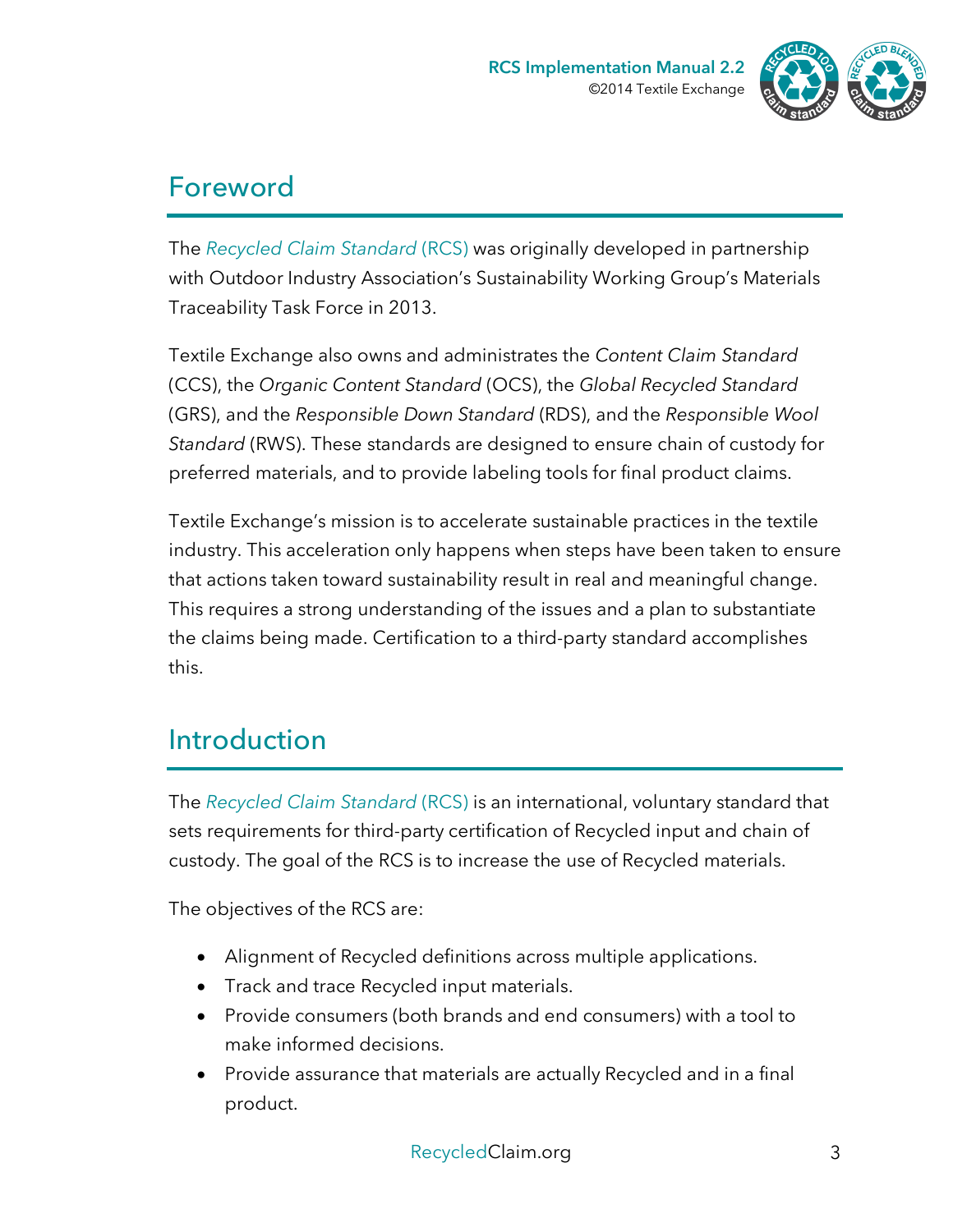

The Recycled Claim Standard is intended for use with any product that contains at least 5% Recycled Material. Each stage of production is required to be certified, beginning at the recycling stage and ending at the last seller in the final business-to-business transaction. Material Collection and Material Concentration sites are subject to self-declaration, document collection, and on-site visits.

The RCS does not address social or environmental aspects of processing and manufacturing, quality, or legal compliance.

The RCS uses the ISO 14021 definition of Recycled Content, with interpretations based on the US Federal Trade Commission Green Guides; the intention is to comply with the most widely recognized and stringent definitions.

This is a voluntary standard that is not intended to replace the legal or regulatory requirements of any country. It is the responsibility of each operation to demonstrate compliance with all applicable laws and regulations related to marketing, labor, and business practices. Sellers of RCS products are advised to reference the allowed Recycled Content claims in the countries of sale, to ensure that they are meeting all legal product claim requirements.

The next scheduled revision of the RCS is in 2021. You may submit feedback to the standard at any time; send to Integrity@TextileExchange.org. Points of clarification may be incorporated into the RCS Implementation Manual prior to 2021. More substantive feedback or suggested changes will be collected and reviewed as part of the next revision of the standard.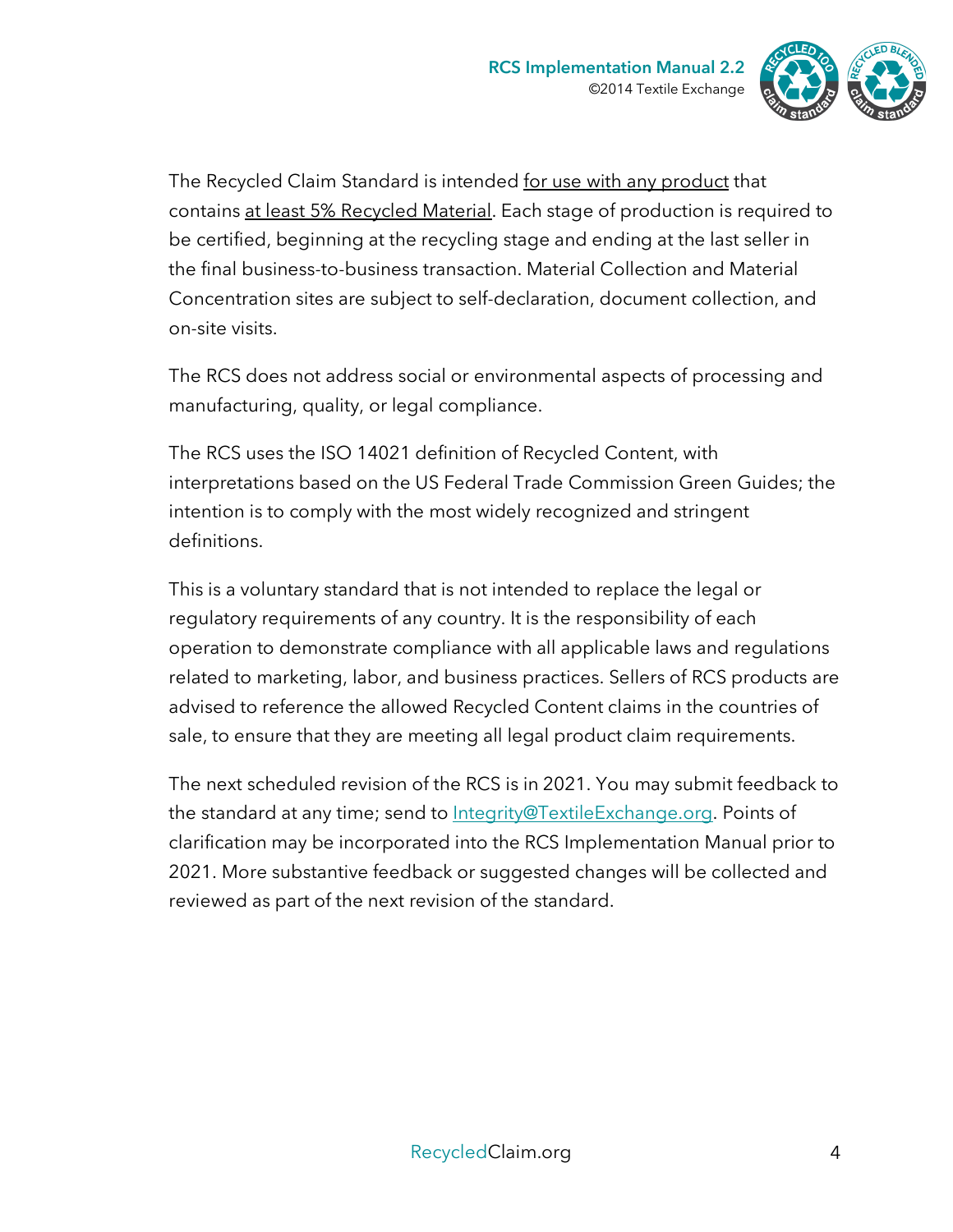

## International Working Group Members

## Steering Committee Members

| Deepak Goel   |  |  |  |  |  |
|---------------|--|--|--|--|--|
| Jasmine Zhang |  |  |  |  |  |
| RS Bala       |  |  |  |  |  |
| Terry Turner  |  |  |  |  |  |
| Nicole Munoz  |  |  |  |  |  |
| Mattias Bodin |  |  |  |  |  |

Geetanjali Woollens Pvt. Ltd. **Intertek** Anandi Enterprises Unifi Manufacturing SCS Global Services H&M

## Technical Group Members

| Ashley Gill | Textile Exchange |
|-------------|------------------|
| Lee Tyler   | Textile Exchange |

## Advisory Group Members

| Karla Magruder         | Fabrikology                                        |  |  |
|------------------------|----------------------------------------------------|--|--|
| Ben Mead               | Hohenstein Institute America, Inc.                 |  |  |
| John Graebin           | Deckers                                            |  |  |
| Cyndi Rhoades          | worn again                                         |  |  |
| Chris Chung            | JanSport                                           |  |  |
| Dr. Pierfrancesco Fois | ETAD - Ecological and Toxicological Association of |  |  |
|                        | Dyes and Organic Pigments Manufacturers            |  |  |
| Abhishek Bansal        | <b>Arvind Limited</b>                              |  |  |
| Kelsey Halling         | Impact Thread                                      |  |  |
| Paolo Foglia           | <b>ICEA</b>                                        |  |  |
| Aletta Westra          | <b>Dutch Central Government</b>                    |  |  |
| Rahul Bhajekar         | <b>GOTS</b>                                        |  |  |
| Meredith Merritt       | <b>NSF Sustainability</b>                          |  |  |
| Binay Choudhury        | <b>Control Union</b>                               |  |  |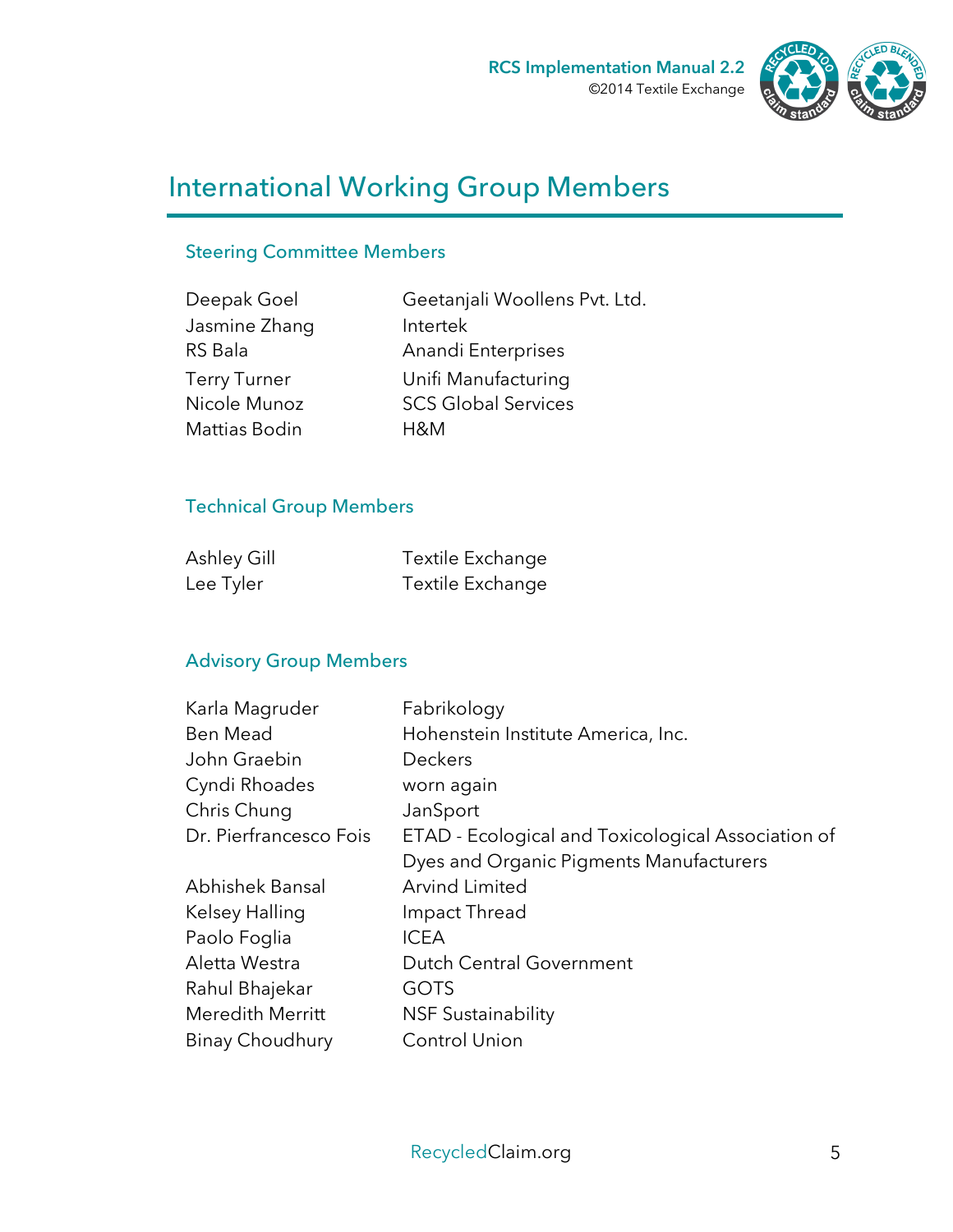

## How to use this Document

This document sets forth the overall requirements for compliance with the RCS. Guidance and clarifications are available in the *RCS Implementation Manual*.

In the RCS, the following verbal forms are used to indicate requirements, recommendations, permissions, or capabilities:

- "shall" indicates a requirement
- "should" indicates a recommendation
- "may" indicates a permission
- "can" indicates a possibility or capability

"Desired Outcomes" have been included to detail the intent of requirements, but they are not requirements themselves. They are designated by an icon before each module, see the following example:



#### DESIRED OUTCOME*:*

Example text. Why does this requirement exist?

#### Guidance Documents

The following guidance documents were used in the development and/or revision of this standard:

- ISO/IEC Directives, Part 2: Rules for the structure and drafting of International Standards
- ISO/IEC Guide 59: Code of Good Practice for Standardization
- ISEAL Code of Good Practice for Setting Social and Environmental **Standards**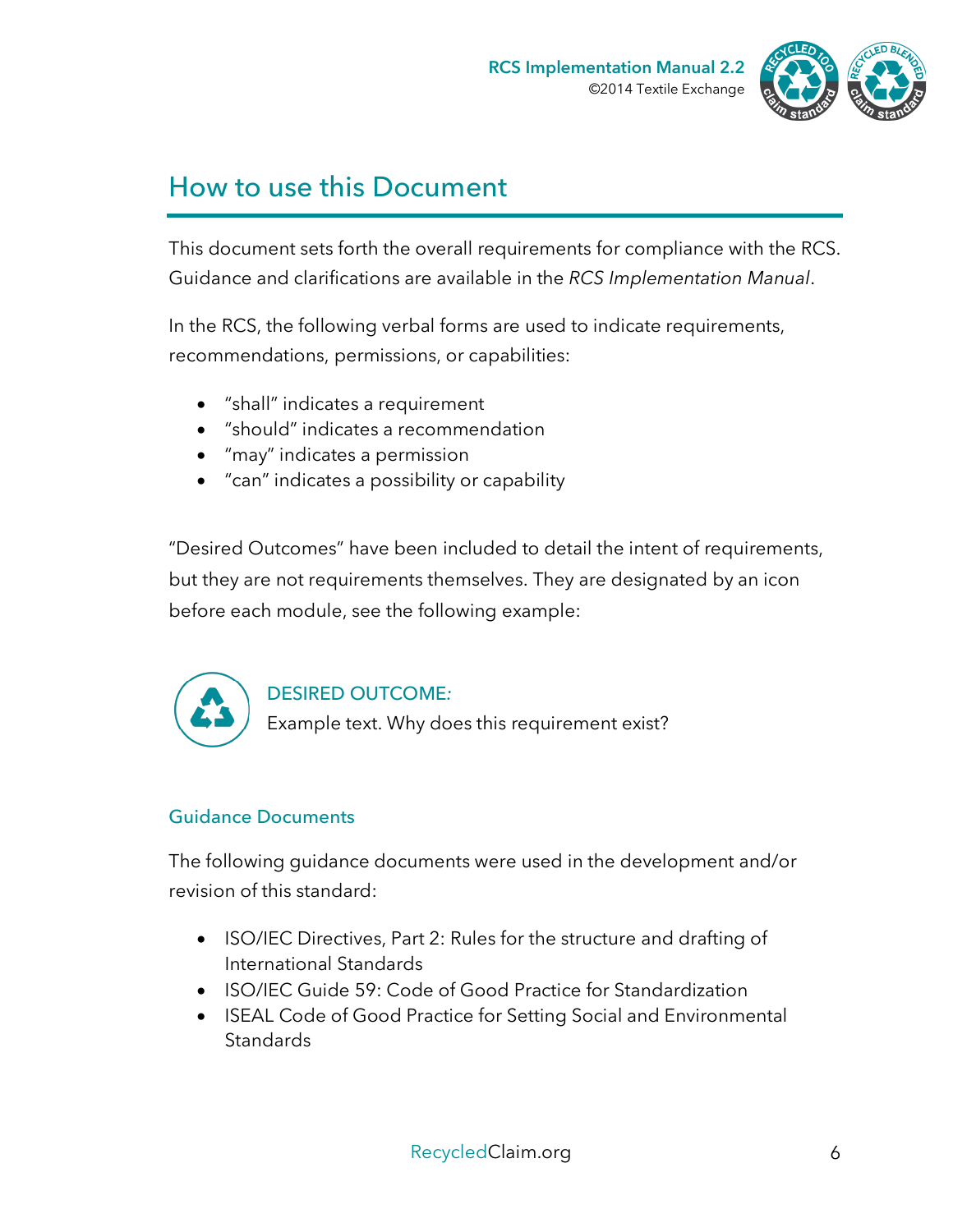

## Implementation Guidance

Guidance has been included following selected criteria of the standard. The guidance may provide clarification, interpretation guidance, or verification requirements for Certification Bodies.

#### Example:

*GUIDANCE: Proof of "legal authorization to operate" is for example, a government-issued business license number or non-profit registration document. This ensures that there is a valid organization behind the declaration form, and to give an added measure of protection against the possible trading of stolen products. Where legal authorization is required to process waste, there shall be proof that this is in place.*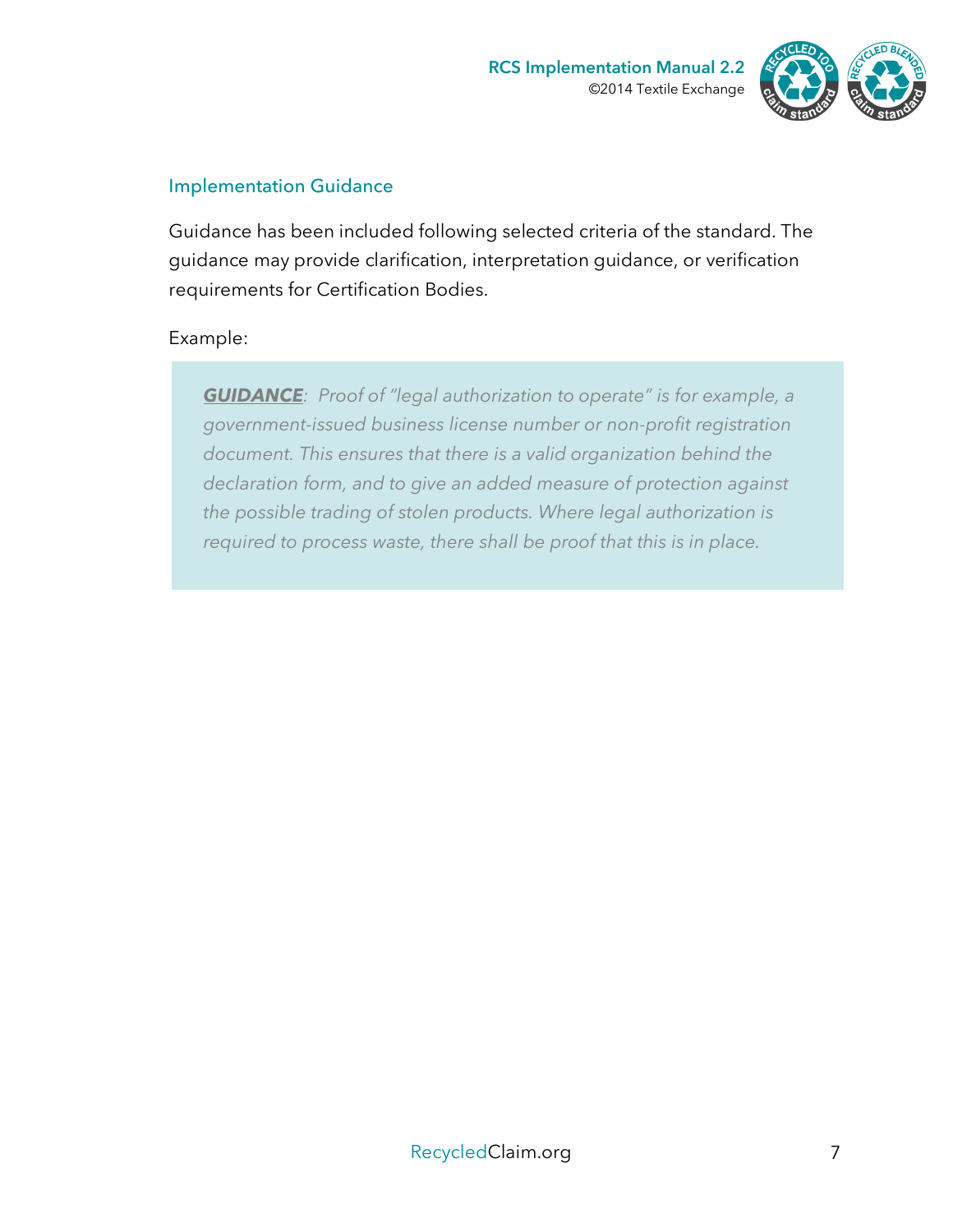

## Section A – General Information

## A1 – Definitions

The Content Claim Standard has a complete set of the terms used in the TE standards. The following are specific to the RCS, and are important in defining the verification requirements for the input materials for recycling:

## **Material Collection**

Material Collection refers to the point in the recycling lifecycle when a Reclaimed Material is collected after its original use has ended (i.e.: it would have otherwise gone into the waste stream).

Entities involved in Material Collection may include, but are not limited to:

- Individuals who collect Post-Consumer Materials for sale to brokers
- Government organizations (e.g.: municipalities) that offer curbside recycling or operate transfer stations
- Brokers that purchase Pre/Post-Consumer Material from individuals, municipalities, or commercial operations for re-sale
- Commercial operations that collect their own Pre-Consumer Material from manufacturing operations
- Commercial operations that collect Post-Consumer Material (e.g.: retail stores)

## **Material Concentration**

Material Concentration refers to the point in the recycling lifecycle when a waste material receives primary handling. This may include, but is not limited to, sorting, screening, basic contaminant removal, or baling. Material is still unprocessed at this stage, meaning it has not been physically or chemically altered beyond basic handling (e.g.: screening, crushing, or washing).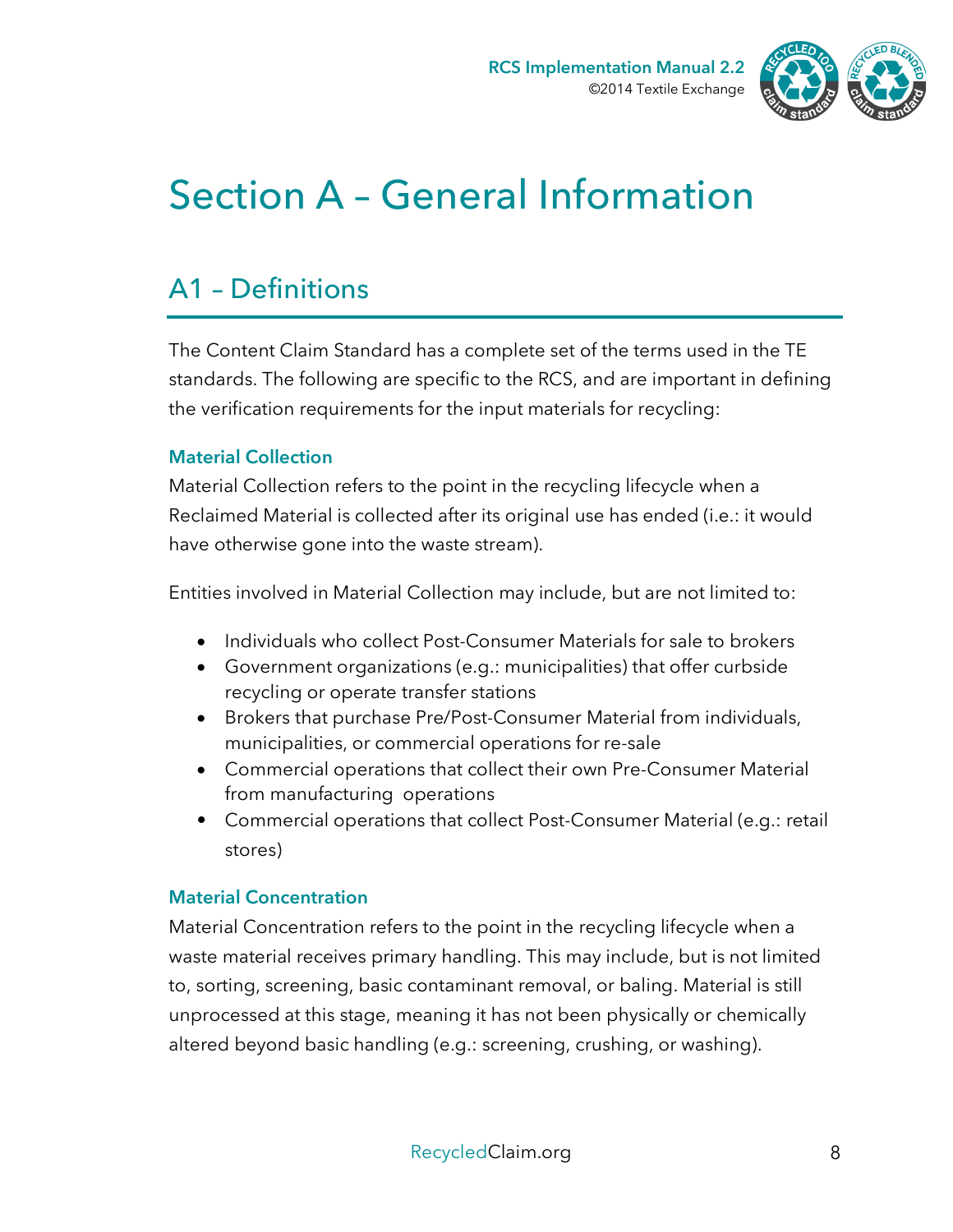

For example:

- Government organization (e.g.: municipality)
- Non-profit organization
- Business entity (e.g.: brokers)

*GUIDANCE: Proof of "legal authorization to operate" is for example, a government-issued business license number or non-profit registration document. This ensures that there is a valid organization behind the declaration form, and to give an added measure of protection against the possible trading of stolen products. Where legal authorization is required to process waste, there shall be proof that this is in place.*

The Implementation Manual includes an additional section: Approved Recycled Content following Appendix D (see page 60). To suggest additional materials or inquire about guidance, Certification Bodies may contact Integrity@TextileExchange.org.

## **Material Recycling**

Material Recycling refers to the point in the recycling lifecycle when a Reclaimed Material is processed into a Recycled Material.

## **Post-Consumer Material**

Material generated by households or by commercial, industrial, and institutional facilities in their role as end-users of the product that can no longer be used for its intended purpose. This includes returns of materials from the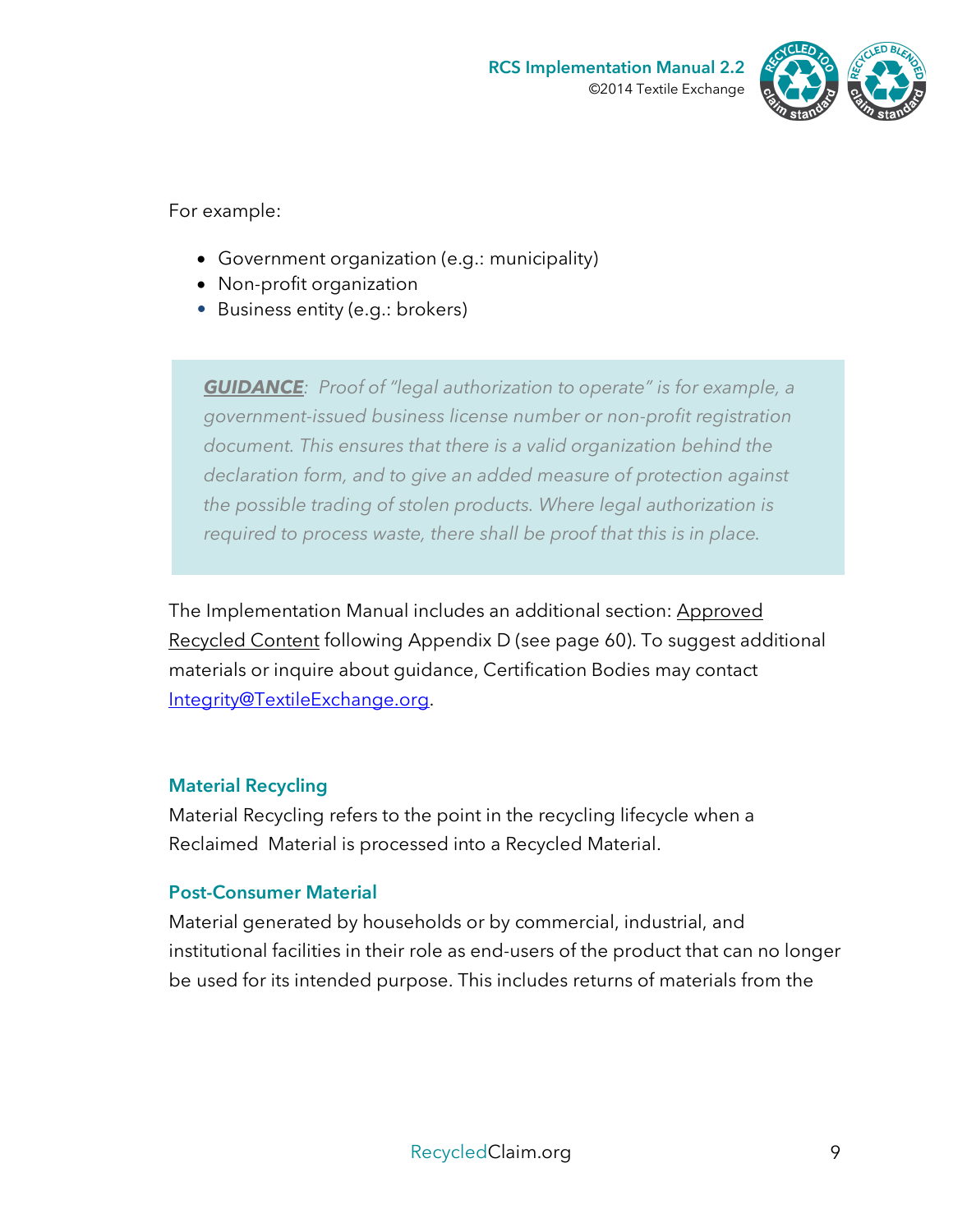

#### distribution chain.<sup>1</sup>

*GUIDANCE: Examples of accepted Post-Consumer Material:*

- *Down from a previously owned down jacket or comforter.*
- *Garments collected and shredded into raw fiber.*
- *Reclaimed Materials collected from products that were returned without being used should be categorized as Pre-Consumer Material.*

## **Pre-Consumer Material**

 $\overline{a}$ 

Material diverted from the waste stream during the manufacturing process. Excluded is the reutilization of materials such as rework, regrind or scrap generated in a process and capable of being reclaimed within the same process that generated it.2

*GUIDANCE: Examples of accepted Pre-Consumer Material:*

- *A vertical mill collects cutting room waste, shreds the fabric, and respins the resulting fiber into yarn.*
- *A manufacturer produces carpet fibers from an extrusion process. During the manufacturing process, a defective carpet fiber is extruded. The defective fiber is collected, melted down, re-pelletized, and reused in the original manufacturing process*

<sup>1</sup> This excerpt is taken from ISO 14021:1999, section 7.8.1.1, subsection a.2 on page 14, with the permission of ANSI on behalf of ISO. © ISO 2013 – All rights reserved.

<sup>&</sup>lt;sup>2</sup> This excerpt is taken from ISO 14021:1999, section 7.8.1.1, subsection a.1 on page 14, with the permission of ANSI on behalf of ISO. © ISO 2013 – All rights reserved.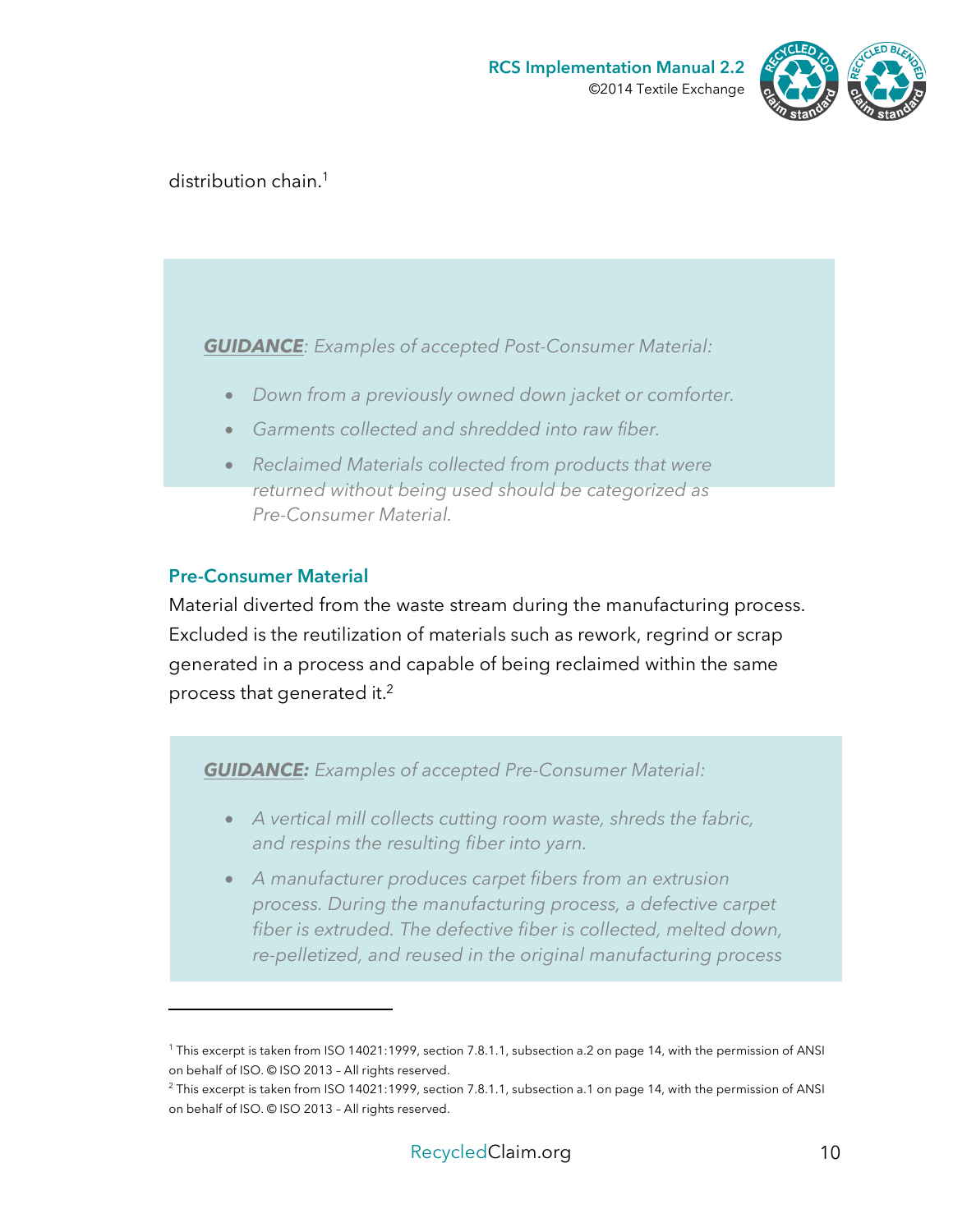©2014 Textile Exchange



*as a raw material to produce the same carpet product.*

- *An auto manufacturer may scrap metal components such as door panels, underbody parts or an entire car if the product is defective. The metal scraps are collected and shipped to a local recycling group. The recycler then reprocesses the metal and uses it to produce different metal products.*
- *Any material collected as waste or byproduct from the processing of 100% Recycled Material may continue to be considered Recycled Material.*
- *Contact Textile Exchange (Integrity@TextileExchange.org) if you would like to add examples to this list.*

*Pre-Consumer may sometimes be referred to as "post-industrial". UL has released a document titled: Interpreting Pre-Consumer Recycled Content Claims that provides helpful interpretation of Pre-Consumer Recycled Content. The FTC Green Guides*<sup>3</sup> also *includes helpful guidelines for understanding claims.*

#### **Reclaimed Material**

I

Material that would have otherwise been disposed of as waste or used for energy recovery, but has instead been collected and reclaimed as a material input, in lieu of new primary material, for a recycling process. 4

*GUIDANCE: The expressions "Recovered Material" and "Reclaimed Material" are treated as synonyms; however, it is recognized that, in some countries, one or other of these expressions may be preferred for this application. If your industry or your country uses different* 

<sup>&</sup>lt;sup>3</sup> Guides for the Use of Environmental Marketing Claims ("Green Guides"); Federal Trade Commission; October 12, 2012. http://www.ftc.gov.

<sup>4</sup> This excerpt is taken from ISO 14021:1999, section 7.8.1.1, subsection c on page 14, with the permission of ANSI on behalf of ISO. © ISO 2013 – All rights reserved.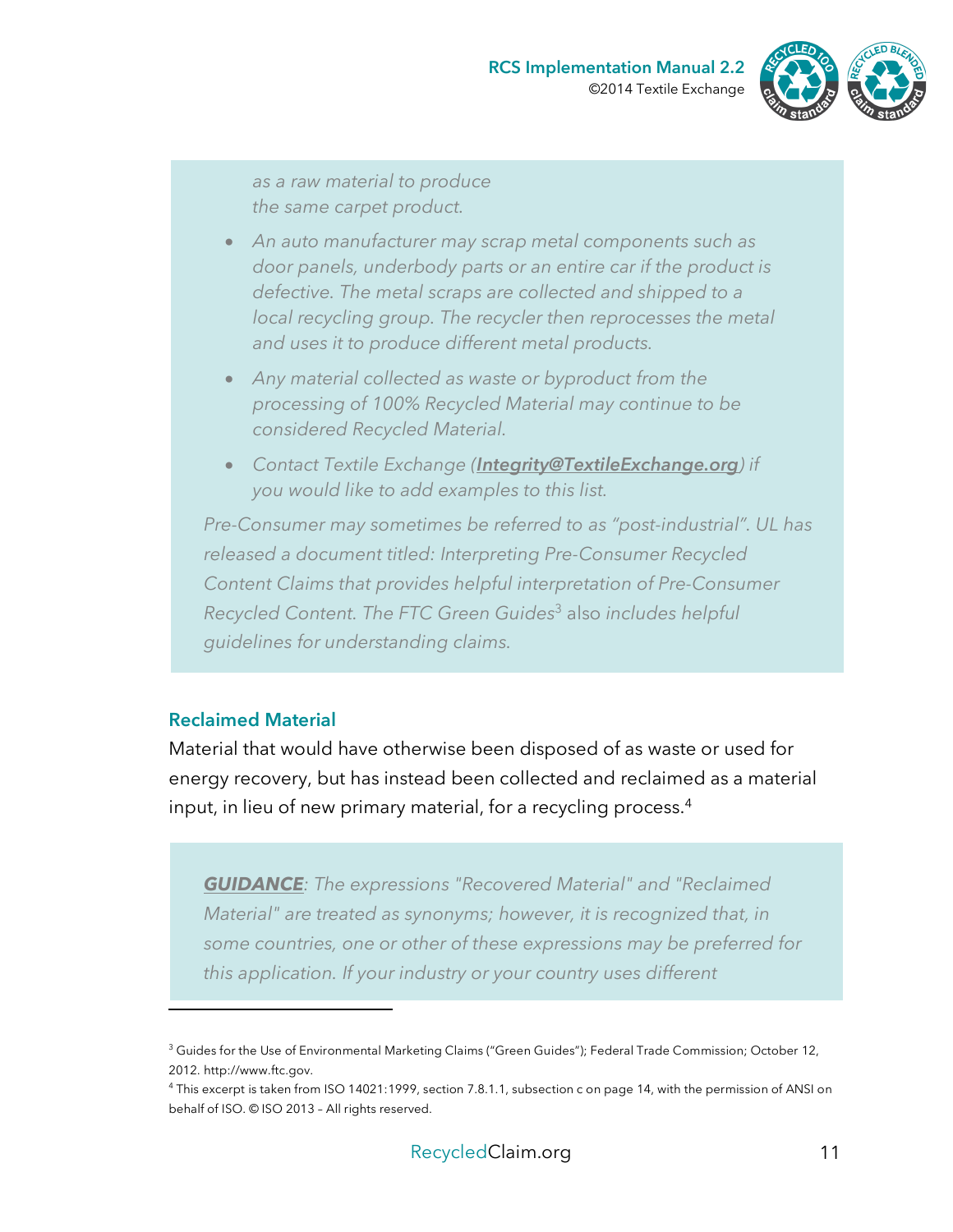

*terminology, please contact Integrity@TextileExchange.org for further clarification.*

*We also recognize that it is difficult to substantiate that a material would have 'otherwise been disposed of as waste or used for energy recovery', as once a recycling process is established, the material is no longer being directed into a waste stream. See "Pre-Consumer Material" for further clarification.*

#### **Recycled Content**

Proportion, by mass, of Recycled Material in products or packaging. Only Pre-Consumer and Post-Consumer Materials shall be considered as Recycled Content.

*GUIDANCE: Packaging is exempted from the requirements of the standard, unless the Recycled Material being claimed is part of the packaging.*

## **Recycled Material**

 $\overline{a}$ 

Material that has been reprocessed from Reclaimed Material by means of a manufacturing process and made into a final product or into a component for incorporation into a product.<sup>5</sup>

*GUIDANCE: A Recycled Content claim may be made only for materials that have been recovered or otherwise diverted from the solid waste stream, either during the manufacturing process (Pre-Consumer), or after consumer use (Post-Consumer). Certification Bodies shall evaluate all materials listed on Reclaimed Material Declaration Forms or* 

<sup>5</sup> This excerpt is taken from ISO 14021:1999, section 7.8.1.1, subsection b on page 14, with the permission of ANSI on behalf of ISO. © ISO 2013 – All rights reserved.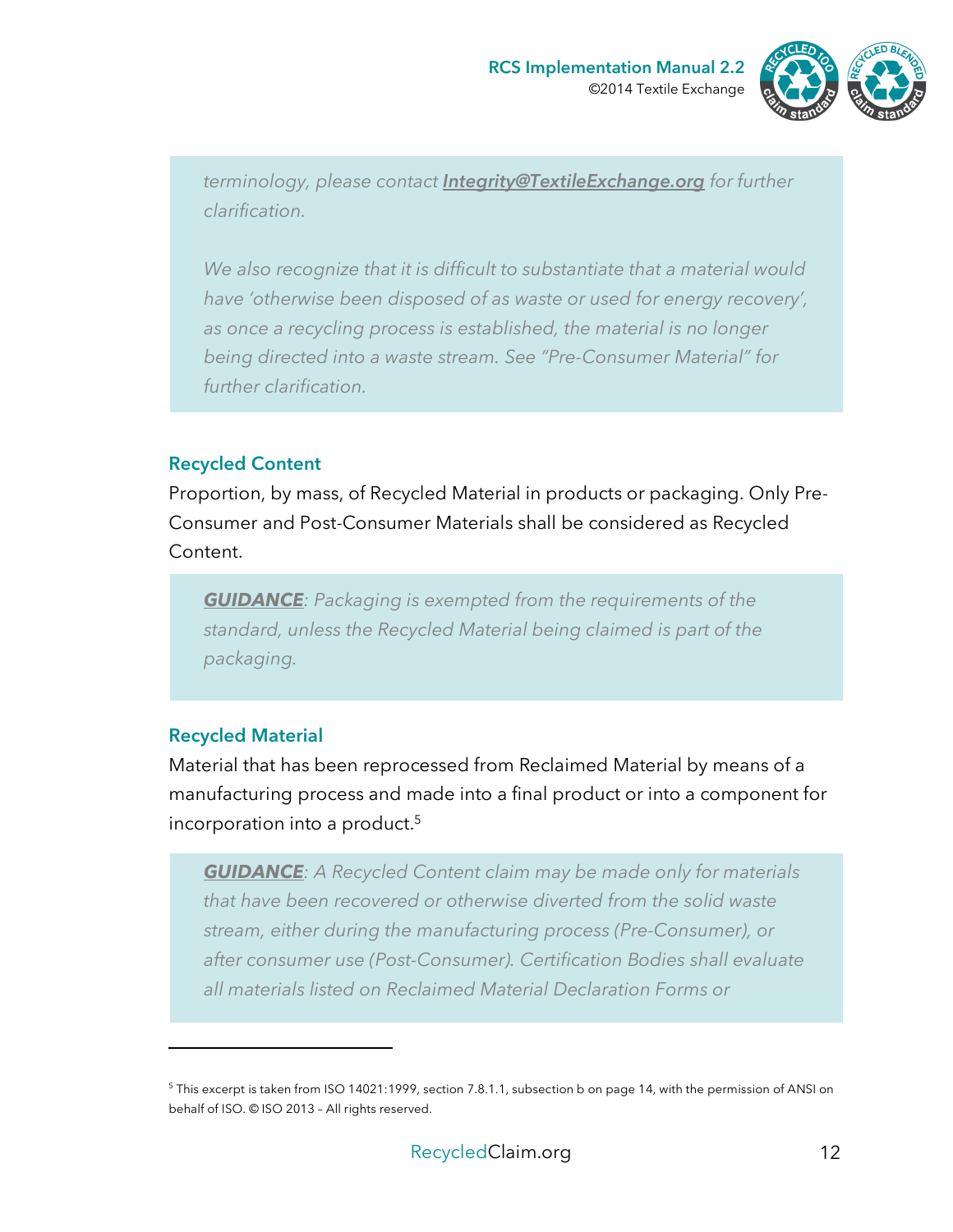

*otherwise claimed as Recycled Material input to ensure that they meet the definition of Recycled Material. Any material that does not meet the definition for any reason shall not be certified by the RCS.*

*In the above definition, "manufacturing process" shall refer to all steps related to a specific production stage. Waste collected from one step of a production stage that is put back into the same production stage shall not be considered Recycled Material.* 

• *Example: Waste from spinning may not be combed and then respun and considered Recycled, since it was collected within the same production stage. Down filling material collected from a Post-Consumer duvet, may be accepted since the washing and sorting required is a separate production stage.*

*To the extent that the source of Recycled Content includes Pre-Consumer Material, the Material Recycler of the Recycled Material shall be able to justify that the Pre-Consumer Material would otherwise have entered the solid waste stream and/or meets the qualification for byproducts listed in the definition for "Pre-Consumer Material". Both chemically and mechanically Recycled Material qualify for RCS certification.*

*In the US, the Federal Trade Commission, "Recycled Content includes Recycled raw material, as well as used, reconditioned, and remanufactured components." (FTC 2012 Green Guide, 260.13.a) While materials that meet this definition may be considered as Recycled in the US, the narrower definition of "Recycled Material" listed above is used for the RCS.* 

*Some material that has been collected from the waste stream may not qualify as Recycled Material due to the way it is used. Remake or Reuse is Reclaimed Material that does not undergo an additional step before being used again. For example, fabric is collected from Post-Consumer*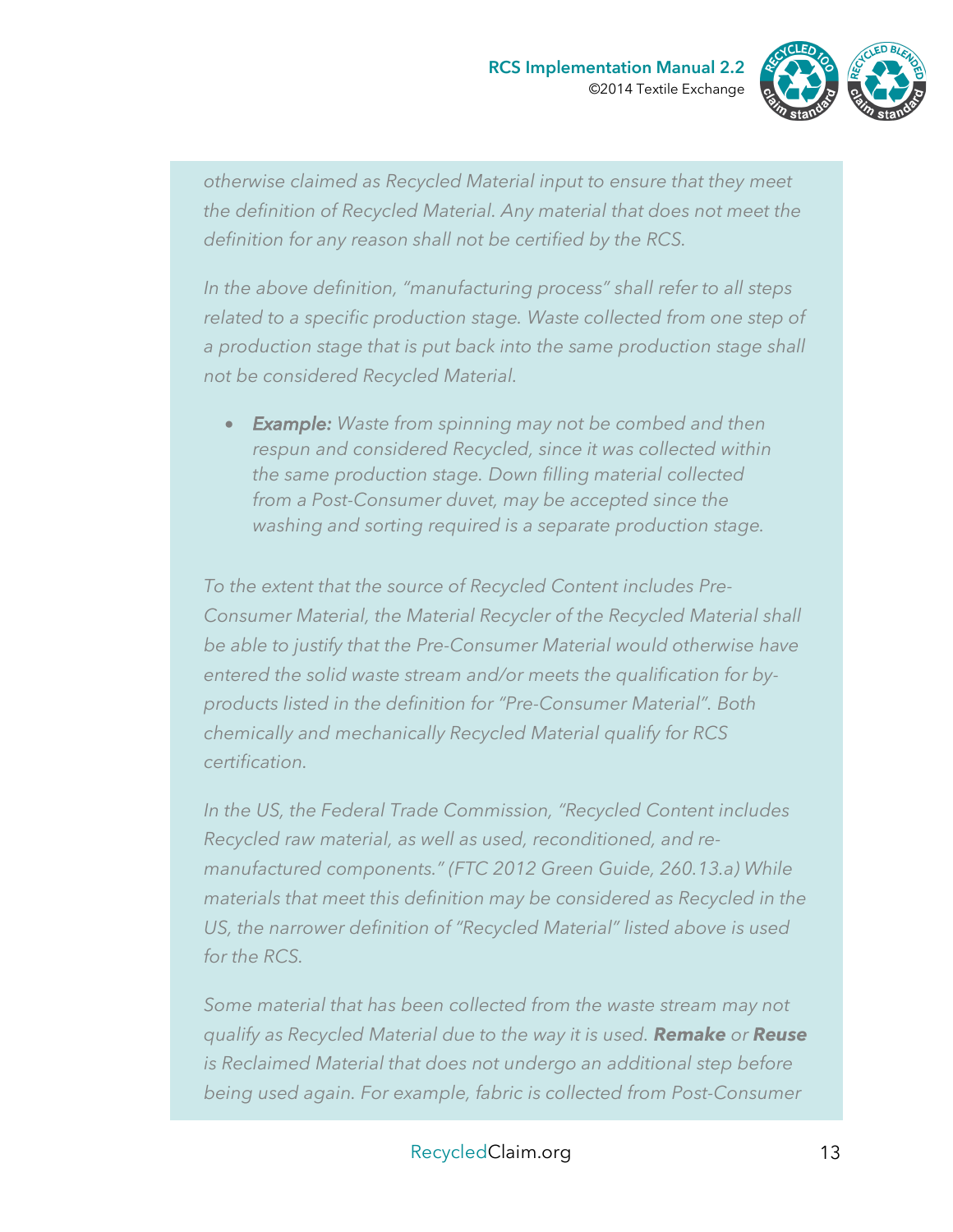

*garments and is sewn into new garments. This type of material may be identified and tracked within Certification to the RCS, but may not be identified or labeled as "Recycled" or with any reference to the RCS.*

The acronyms in the following table are used throughout the Standard:

- **CCS:** Content Claim Standard
- **RCS:** Recycled Claim Standard
- **CB:** Certification Body
- **SC:** Scope Certificate
- **TC:** Transaction Certificate

## A2 – References

## A2.1 Accompanying Documents

The following additional documents are considered part of the Recycled Claim Standard, and are fully binding:

- Content Claim Standard
- Content Claim Standard Implementation Manual
- Recycled Claim Standard
- RCS Logo Use and Claims Guide
- Accreditation and Certification Procedures for Textile Exchange Standards
- Policy and Template for Issuing Certificates of Compliance (Scope Certificates, SCs)
- Scope Certificate Template
- Policy and Template for Issuing Transaction Certificates (TCs)
- Transaction Certificate Template
- Textile Exchange Accepted Equivalent Standards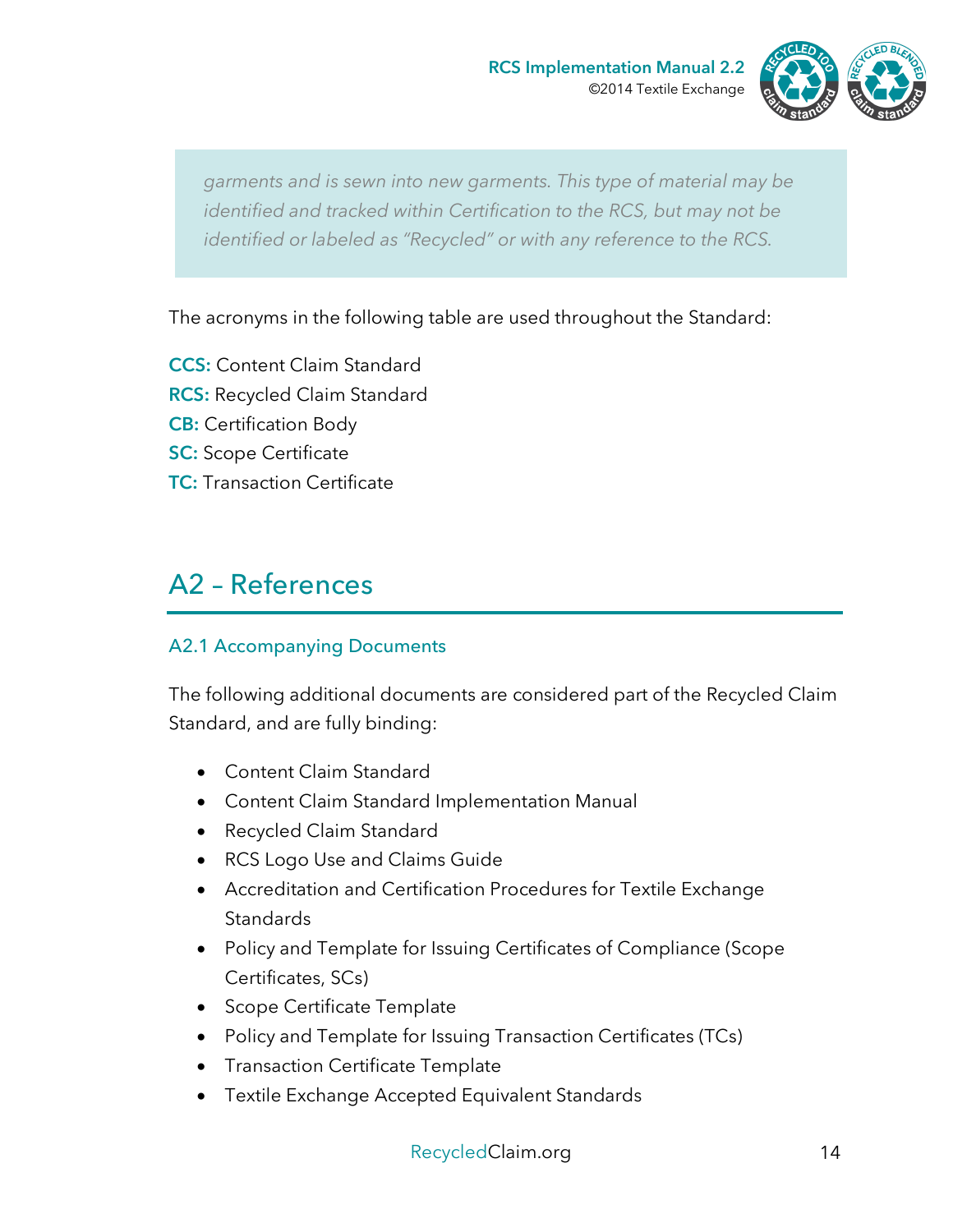

All documents can be found at http://Recycledclaim.org.

## A2.2 Referenced Documents

The following referenced documents were used in the development of this standard:

- Textile Exchange Recycled Claim Standard
- Global Recycle Standard 2.1
- ISO 14021:1999: Environmental labels and declarations
- ISO/IEC Directives, Part 2: Rules for the structure and drafting of International Standards
- ISO/IEC Guide 59: Code of Good Practice for Standardization
- Guides for the Use of Environmental Marketing Claims ("Green Guides"); Federal Trade Commission

## A3 – Principles of RCS Certification

## A3.1 Scope

A3.1a The Standard applies to products that contain 5% or more Recycled Content. Some exceptions may apply, see *TE Accreditation and Certification Procedures* for the derogation process.

*GUIDANCE: When 100% of a Reclaimed Material in an RCS product is recycled, but is lower than the 5% minimum in overall volume percentage – then the RCS can still be used to certify the product (e.g. 2% recycled elastane/spandex).*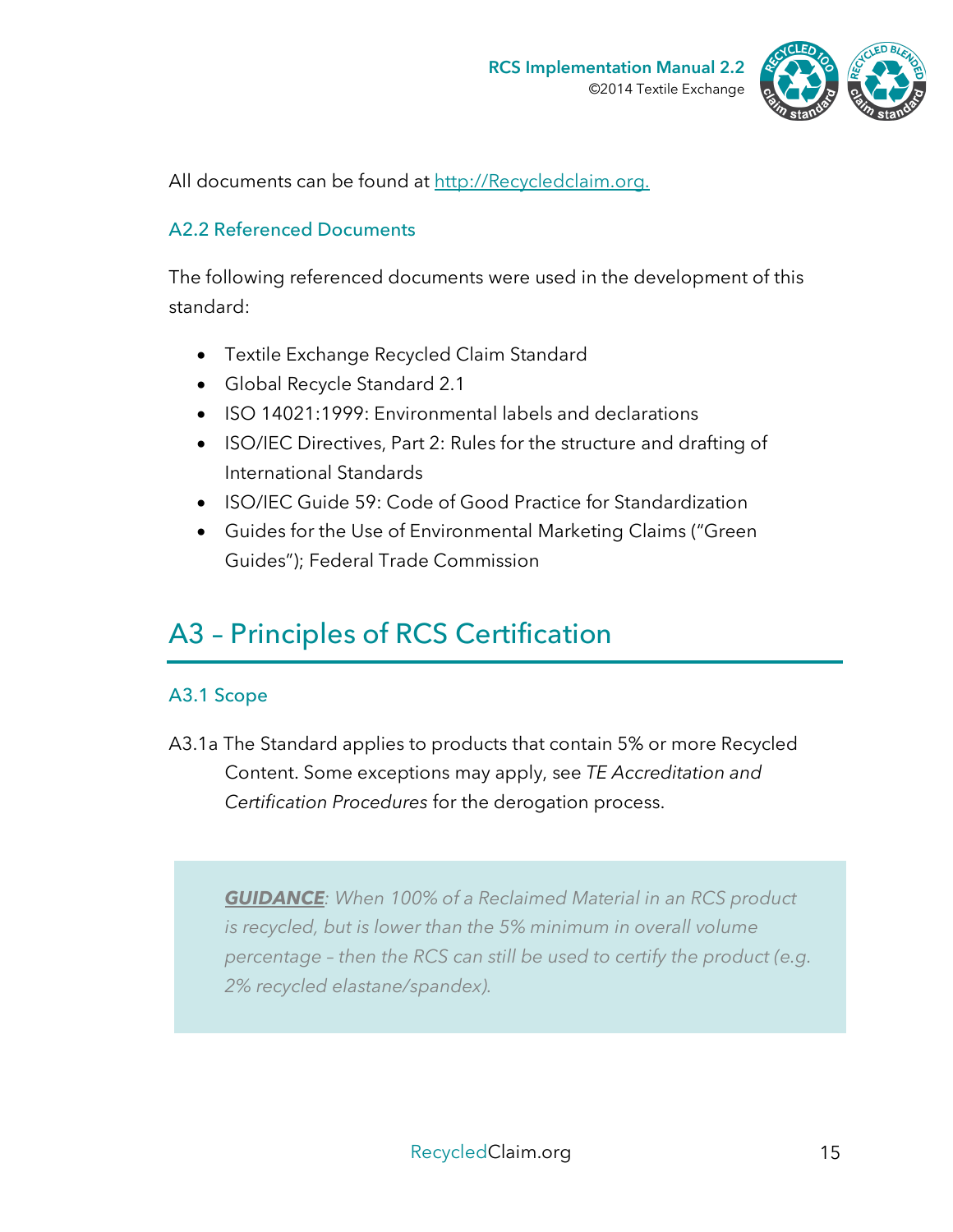

## A3.1b The Standard applies to any verified Recycled Material and may apply to any supply chain.

*GUIDANCE: The Certification Body shall assess Claimed Material to ensure it qualifies as Recycled Material, per A1 – Definitions. When compared with Post-Consumer Recycled Material, it is more difficult to determine whether a Reclaimed Material is Pre-Consumer Recycled Material, or simply resource efficiency.* 

*In the case of Pre-Consumer Recycled Material claims, Certification Bodies should understand the following to make their determination:*

- *What is the process that generated the Material?*
- *In to what process is the Material now being used as input?*
- *What re-processing was required to allow the Reclaimed Material to be again used an input material?*

*Certification Bodies shall evaluate the material against the definition of Recycled Material to verify the accuracy of material identification. Certification bodies shall use the following guidelines to determine whether the material is Recycled Material, or simply resource efficiency:*

- *Reclaimed Material that is collected from a virgin manufacturing process and put back into the same process that generated it shall not be considered Recycled Material.*
- *Reclaimed Material that may be used in another supply stream with minimal processing should not be considered as Recycled Material since it is not "diverted from a waste stream."*
	- *Example: A byproduct generated from nylon spinning has long been used to make nylon buckles. Now, with increased demand for Recycled nylon, the material is now being re-melted and used to make nylon yarn. This*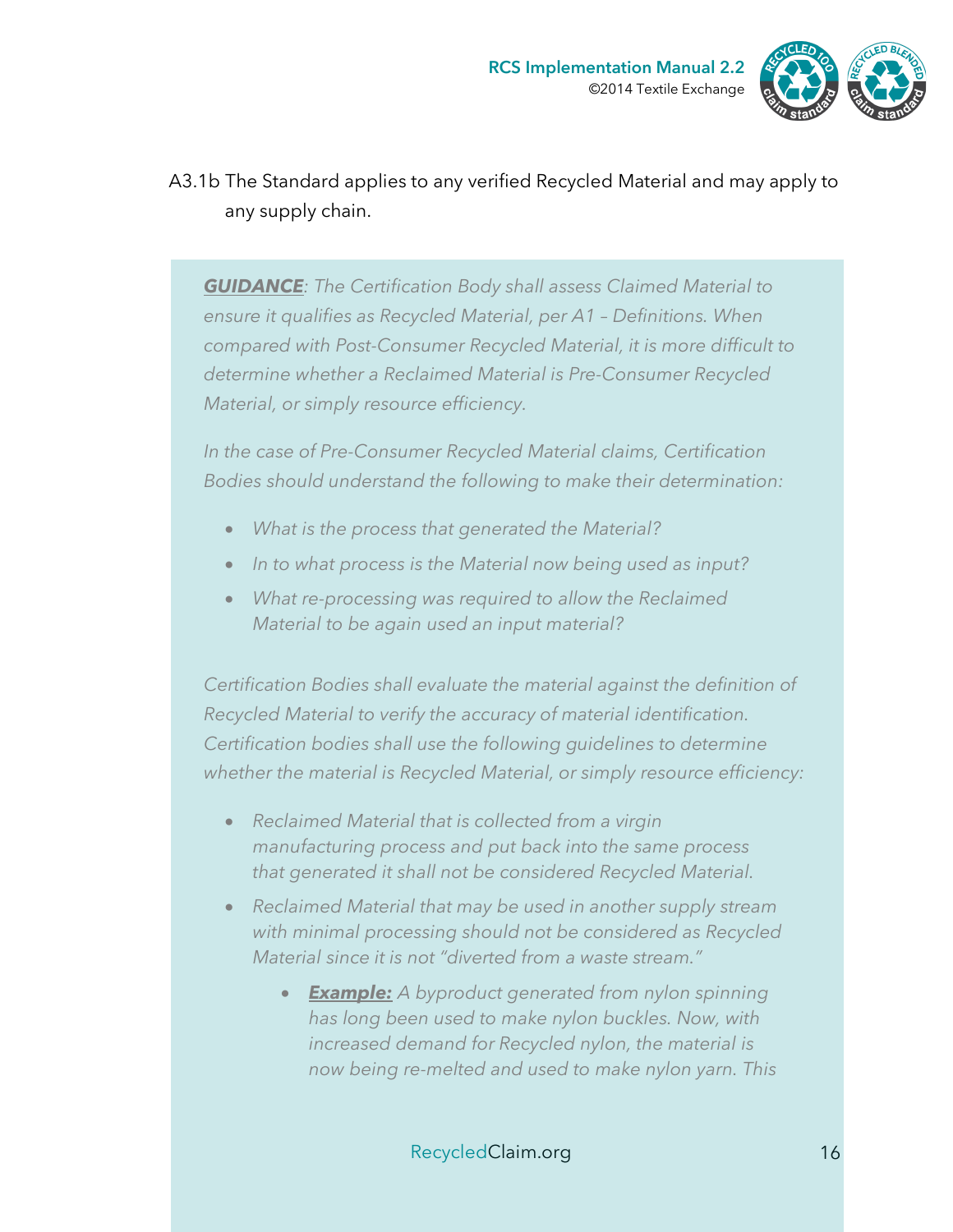

*may not be considered Recycled Material since it is not truly being diverted from the waste stream.*

- *Check the waste rates of the manufacturing process that generated the Reclaimed Material. If the waste rate is higher than industry averages, it may be a sign that the Reclaimed Material has been produced intentionally, and would therefore not qualify as Pre-Consumer Recycled Material.*
	- *Example: A spinning mill should not have a 50% waste rate.*

In the case that the auditor or certifier is unsure of whether a material *qualifies as Recycled Material, they should contact Textile Exchange for a determination. Textile Exchange will consult with industry experts for decision-making in difficult cases, and will keep a log of past decisions. Certified Organizations and Certification Bodies are both free to appeal a decision of Textile Exchange; please read the TE Standards Complaint Procedures, available online: http://TextileExchange.org/Integrity/.*

## A3.2 Scope

- A3.2a The Standard provides verification of chain of custody for Recycled Material, in accordance with the Content Claim Standard.
- A3.2b The Standard includes consumer-facing labeling; only products that have been certified up to the seller in the last business-to-business transaction are eligible. See *RCS Logo Use and Claims Guide* for labeling guidelines.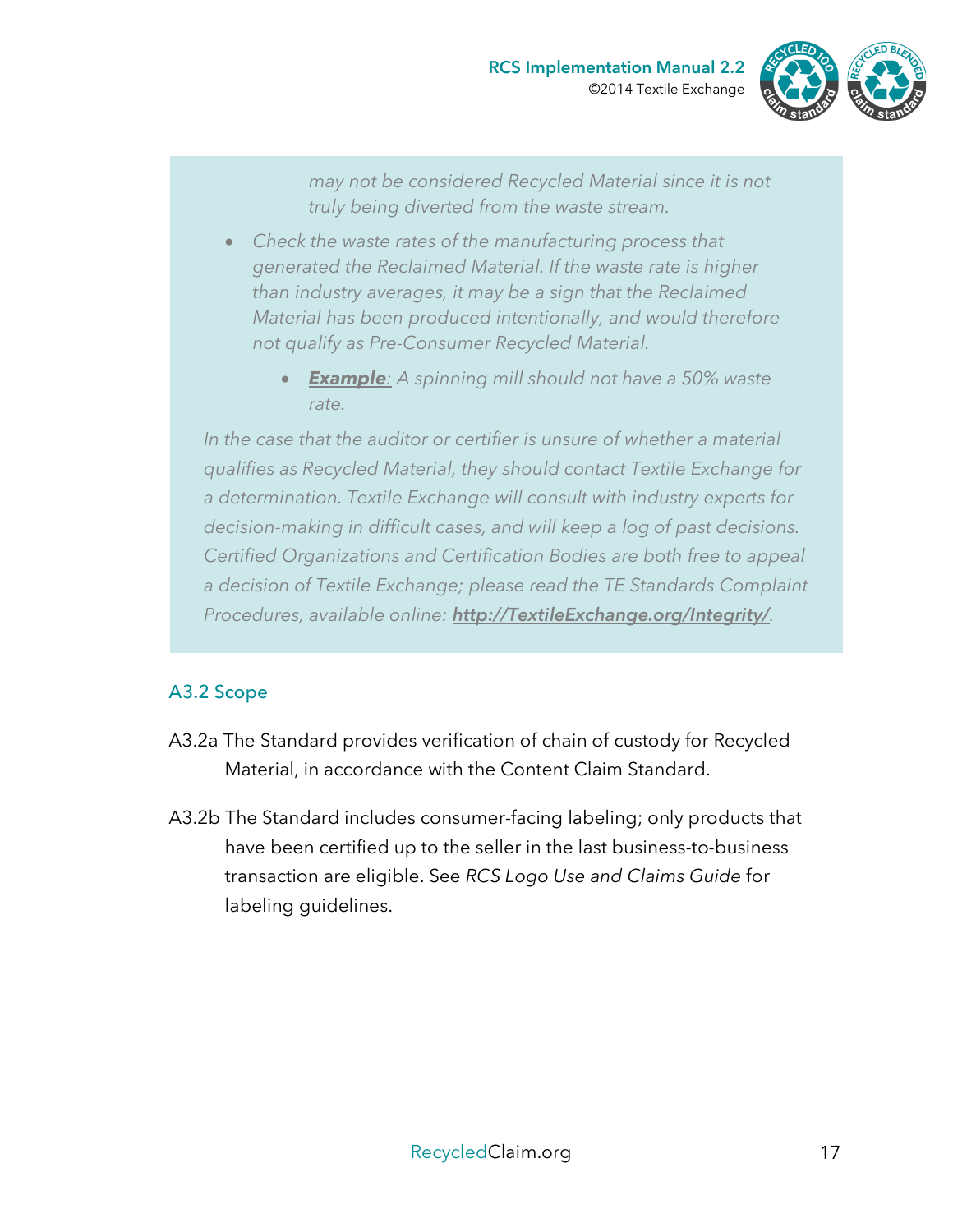

## A4 – Recycled Material Requirements



#### DESIRED OUTCOME:

Claimed Material accepted for the standard meets the established definition of Recycled Material.

*GUIDANCE: It is the responsibility of the Material Recycler to collect any required documentation from their direct suppliers, either Material Collector or Material Concentrator. Material Collectors or Material Concentrators may apply for RCS certification if desired, but they are not required.* 

*Verification of Reclaimed Material Suppliers*

*Material Collectors and/or Material Concentrators that supply directly to Certified Organizations are subject to additional verification by the Certification Body.*

*Certification Bodies shall conduct a risk assessment of all direct suppliers that conduct Material Collection or Concentration.*

- *Certification bodies shall keep a list of all collectors and concentrators that supply to recycling clients. 10% of this total shall be chosen for additional verification, with 2% chosen for physical inspection.*
- *Certification Bodies should make an effort to avoid inspection of the same sites from one year to the next, if possible.*

*Direct verification of Material Collectors and Material Concentrators should seek to verify the authenticity of the Reclaimed Material Declaration Form as well as the following information:*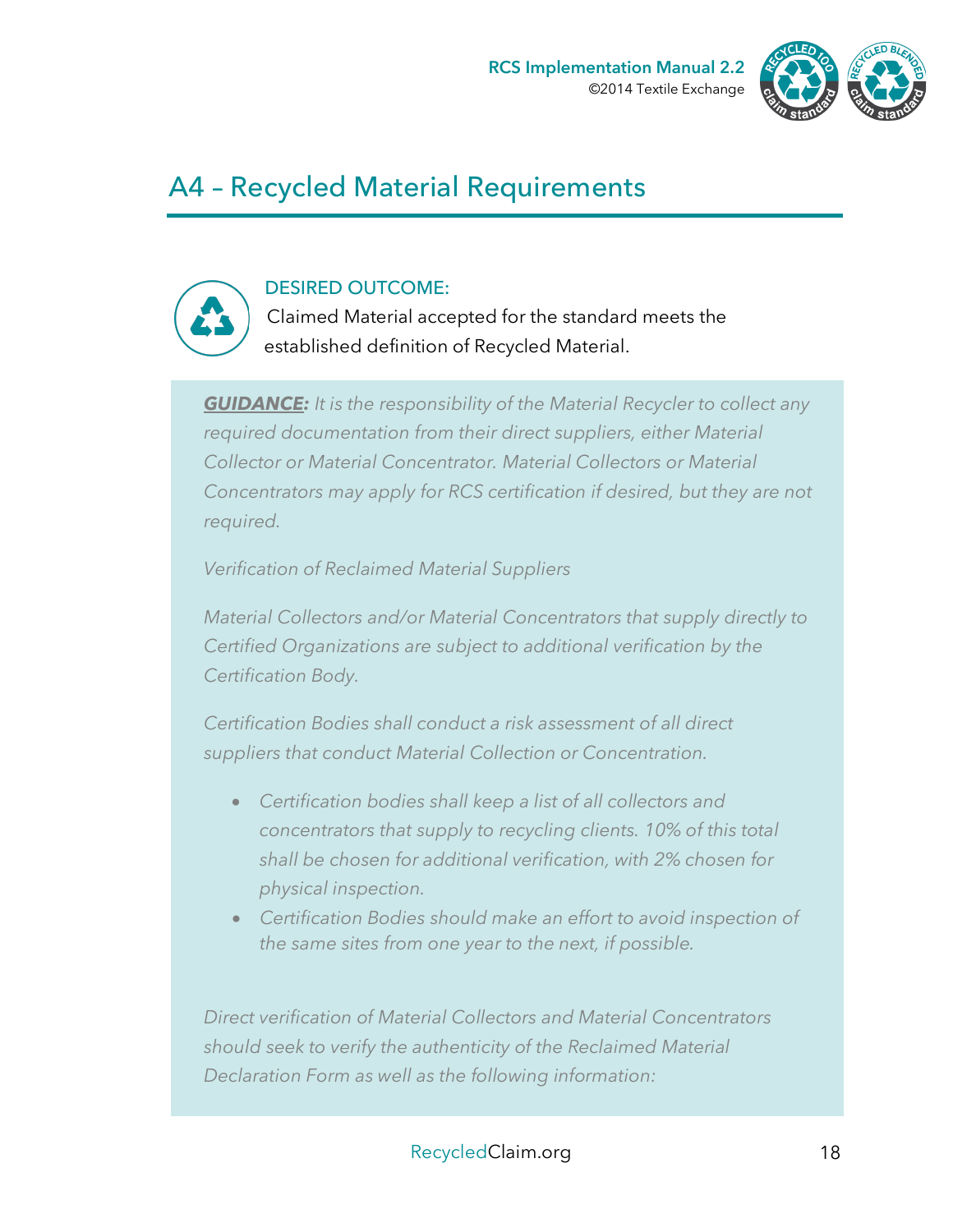

- *That all Claimed Material meets the definition of Reclaimed Material (A1).*
- *That all Claimed Material is properly identified as Pre-Consumer or Post-Consumer Material (A1).*
- *That the source of all Claimed Material is reviewed.*

*Textile Exchange will not collect fees from inspections of Material Collectors or Material Concentrators.*

*The 10% additional verification could include the following:*

- *Additional Material Declaration Form review remotely in communication with Material Collectors and Concentrators.*
- *Research the supplier online to verify they are a legal business supplying the reclaimed material.*
- *Communicate directly with the Material Collectors and Concentrators (e.g. email, phone).*
- *On-site visit of Material Collectors and Concentrators (the 2% is included within the 10%).*
	- o *Ask for a basic tour of operations, interview for confirmation of material sources. We are looking for reasonable confirmation that the MDF is accurate.*

*Risk factors should include, but are not limited to* 

- *Use of Pre-Consumer Material as input*
- *Facilities with high volumes of input material into GRS Material Recycling facilities*
- *Inconsistencies in documentation.*

*EXEMPTION: CBs may exempt government owned/operated collector or concentrator entities (i.e. municipality) or donation-only collector or*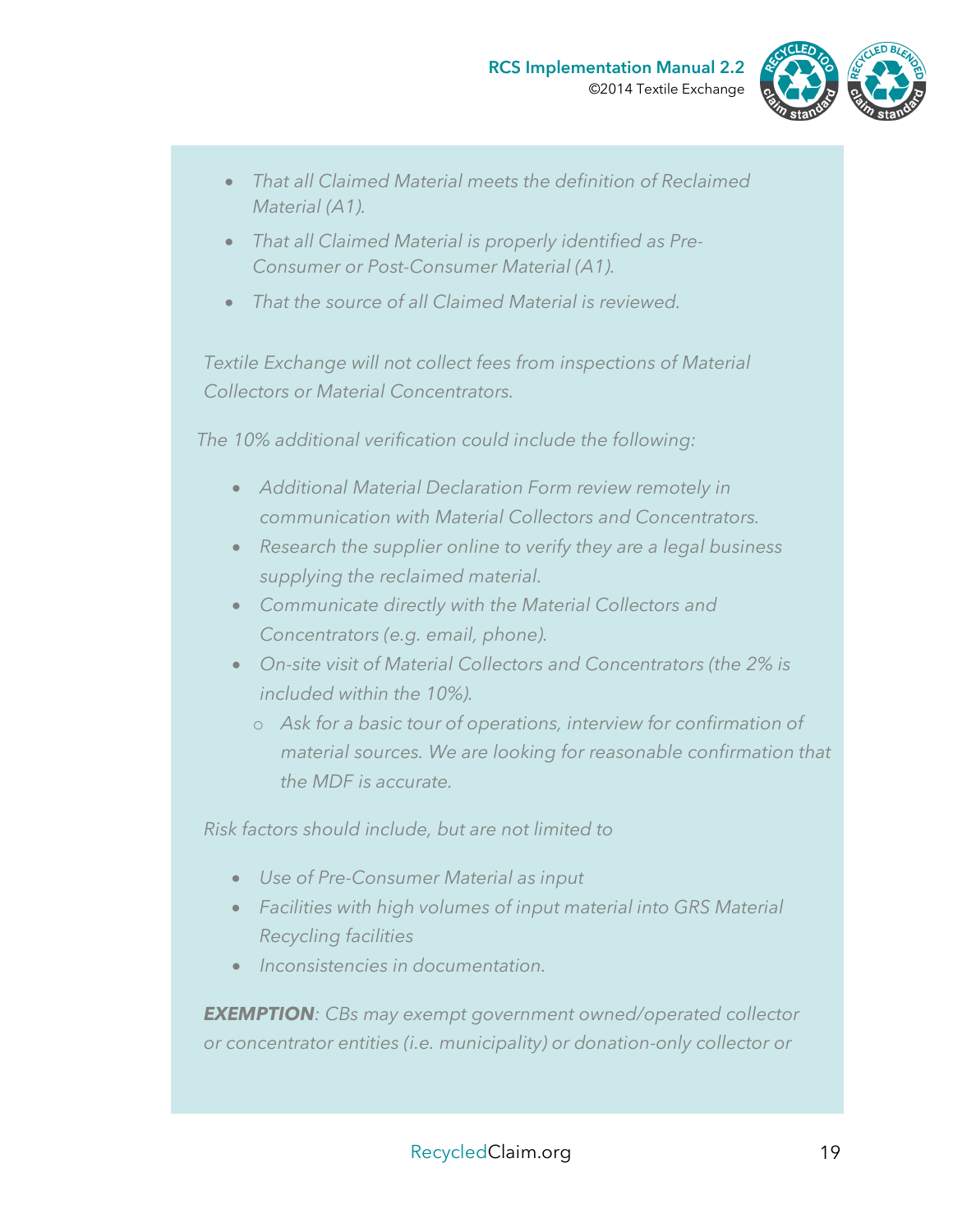

*concentrator from the requirement of Reclaimed Materials Supplier Agreement.*

#### A4.1 Material Recycling

A4.1a Entities involved in Material Recycling (as defined in A1) are subject to RCS certification. The RCS requires compliance with the requirements of the Content Claim Standard, whereby the 'Claimed Material' is replaced with 'Recycled Material' as defined in section A1.

A4.1b In addition, entities involved in Material Recycling shall:

i. Verify that all sources of Reclaimed Material have legal authorization to operate for the relevant function, and hold copies of the relevant documents.

*GUIDANCE: Prior to the initial audit, the Material Recycler should submit a list of all sources of Reclaimed Material to their CB. This allows the CBs time to verify legal authorization of the entities involved in Material Collection and Concentration to operate as well as to assess any areas of risk.* 

*The reference to "all sources of Reclaimed Material" does not include Material Collection from individuals.* 

- ii. Hold valid Reclaimed Material Supplier Agreements (see Appendix B) for all suppliers of Reclaimed Material (entities involved in Material Collection and/or Material Concentration).
- iii. Collect and retain completed Reclaimed Material Declaration Forms (see Appendix C) from their suppliers for all Reclaimed Material inputs. The Reclaimed Material Declaration Forms shall be collected at least annually or if the Reclaimed Material source changes.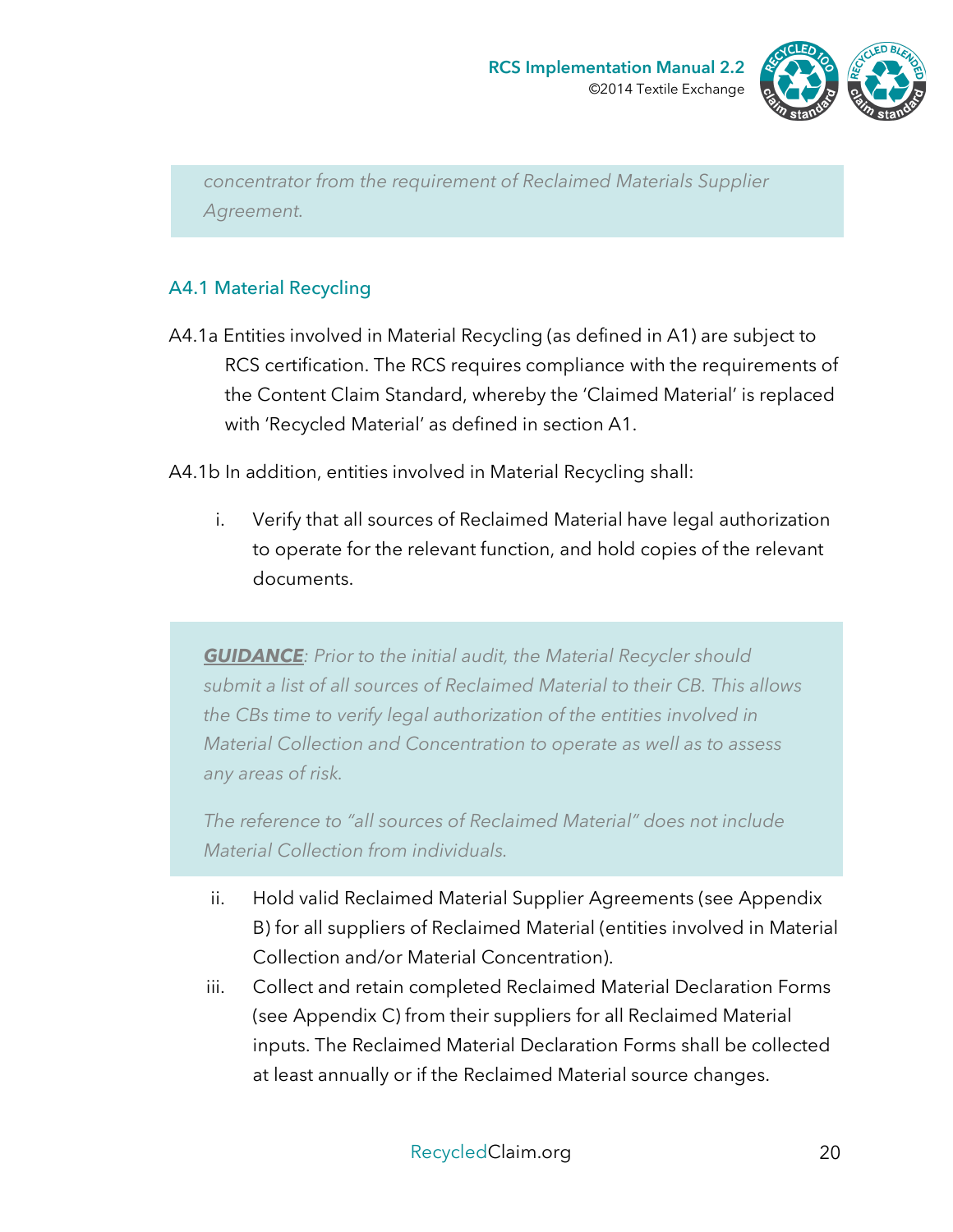

*GUIDANCE: If the Reclaimed Materials have been verified through an approved equivalent standard, then those Reclaimed Materials will be accepted for the RCS, as long as all related documentation is submitted to the Material Recycling facility and the Certification Body.*

*Accepted equivalent standards are those that have been approved by Textile Exchange and meet or exceed the requirements of the RCS for verification of Reclaimed Materials (i.e. verification that they would have otherwise gone in to the waste stream). See Textile Exchange Accepted Equivalent Standards. To be considered for equivalency, standards may be submitted to Textile Exchange at Integrity@TextileExhange.org.*

iv. Inspect all incoming shipments of Reclaimed Material to confirm that they are not virgin material; confirm the correct identification as Pre- or Post-Consumer Recycled Material. Retain records of inspections.

*GUIDANCE: Virgin material shall be defined as any material that does not meet the definition of "Recycled Material" given in A1. Staff receiving Reclaimed Materials shall be trained and directed to identify any material that is or could be virgin material.* 

*In the case that virgin material is identified or incorrectly labeled as Preor Post-Consumer, increased control measures shall be applied for all incoming products from the supplier involved, and the supplier of the material and the Certification Body shall be notified.* 

*If virgin material is suspected or identified, it shall be immediately removed from the Reclaimed Materials stock until further investigation confirms its identity. In all cases of virgin material, the CB shall be*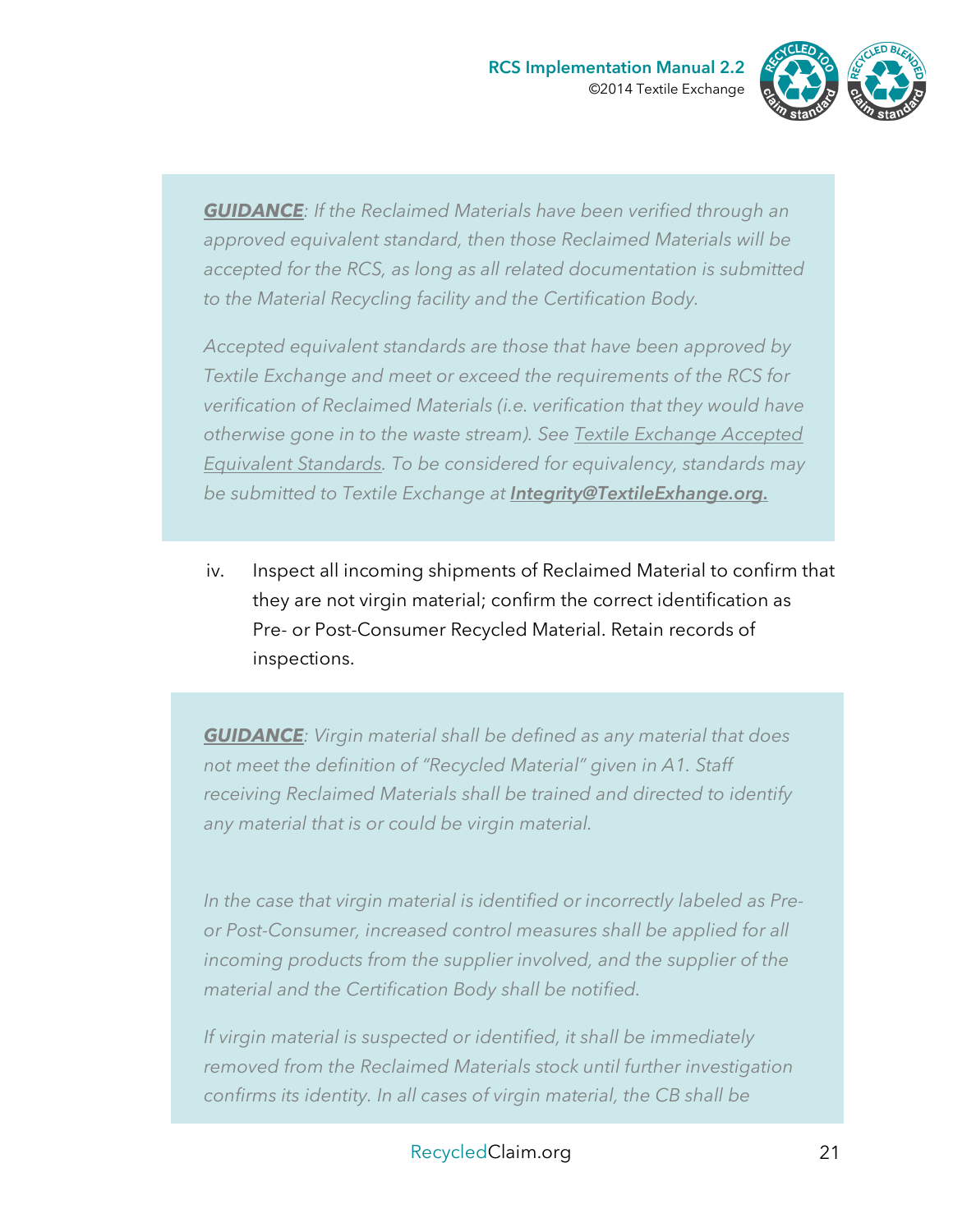

*informed, and it will be at their discretion to conduct further investigation with the supplier.*

- v. Request Transaction Certificates for all outgoing RCS certified products.
- A4.1c Material Recyclers who collect Reclaimed Material from their own processing shall retain the following records to verify their volume of recycling:
	- i. Records of all materials entering the recycling process.
	- ii. Description of Reclaimed Material and the stage where the waste was collected.
	- iii. Any other relevant transfer notes.
	- iv. Reclaimed Material Declaration Forms may be used in lieu of the records listed above (see Appendix C).

*GUIDANCE: Material Recyclers that process and recycle Reclaimed Material from their own processes may present higher risk for fraudulent or inaccurate identification of material as Recycled. Certification Bodies shall evaluate the material against the definition of Recycled Material to verify the accuracy of material identification. (See A1 – Definitions "Pre-Consumer Recycled Material" for additional guidance).*

## A5 – Supply Chain Requirements



#### DESIRED OUTCOME:

Claimed Recycled Material follows a complete, verified chain of custody from input to final product.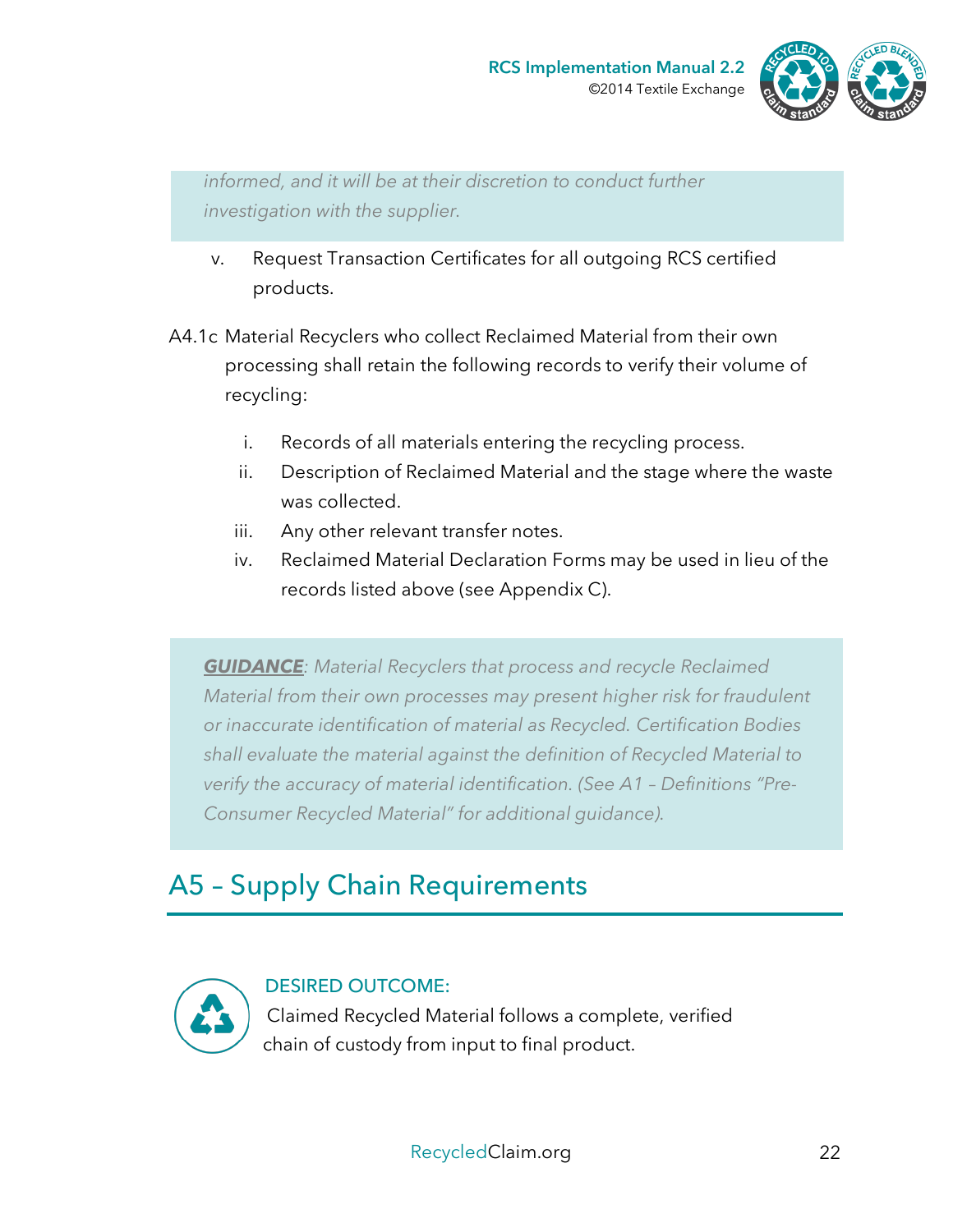

## A5.1 Application of Production Requirements

Organizations involved in production and trade of RCS products are subject to RCS certification. The Recycled Claim Standard requires compliance with the requirements of the Content Claim Standard, whereby the 'Claimed Material' is replaced with 'RCS Material'.

## A5.2 Production and Trade

In addition to the requirements of the CCS, all organizations involved in the production or trade of RCS products shall meet the following requirements:

- A5.2a All Recycled Materials entering the supply chain shall have a valid Transaction Certificate (TC) issued by an approved CB.
- A5.2b Pre-Consumer and Post-Consumer Recycled Material Content percentage shall be recorded separately for each batch at every certified site and recorded on the transaction certificate.

*GUIDANCE: While the labeling requirements of the RCS do not require pre- and Post-Consumer amounts to be identified separately (in accordance with the FTC Green Guides), it is often not possible for the companies involved in the production of RCS products to know how the final product will be labeled, or if they will want the information for their own use.*

A5.2c Traders with an annual turnover of less than \$10,000 of RCS products, and retailers selling to end consumers only, are exempt from the certification obligation; provided that they do not (re-) pack or (re-) label RCS products. Exempted traders with less than \$10,000 annual turnover of RCS products shall register with an approved Certification Body and shall inform the Certification Body immediately once their annual turnover exceeds \$10,000, or once they plan to (re-) pack or (re-)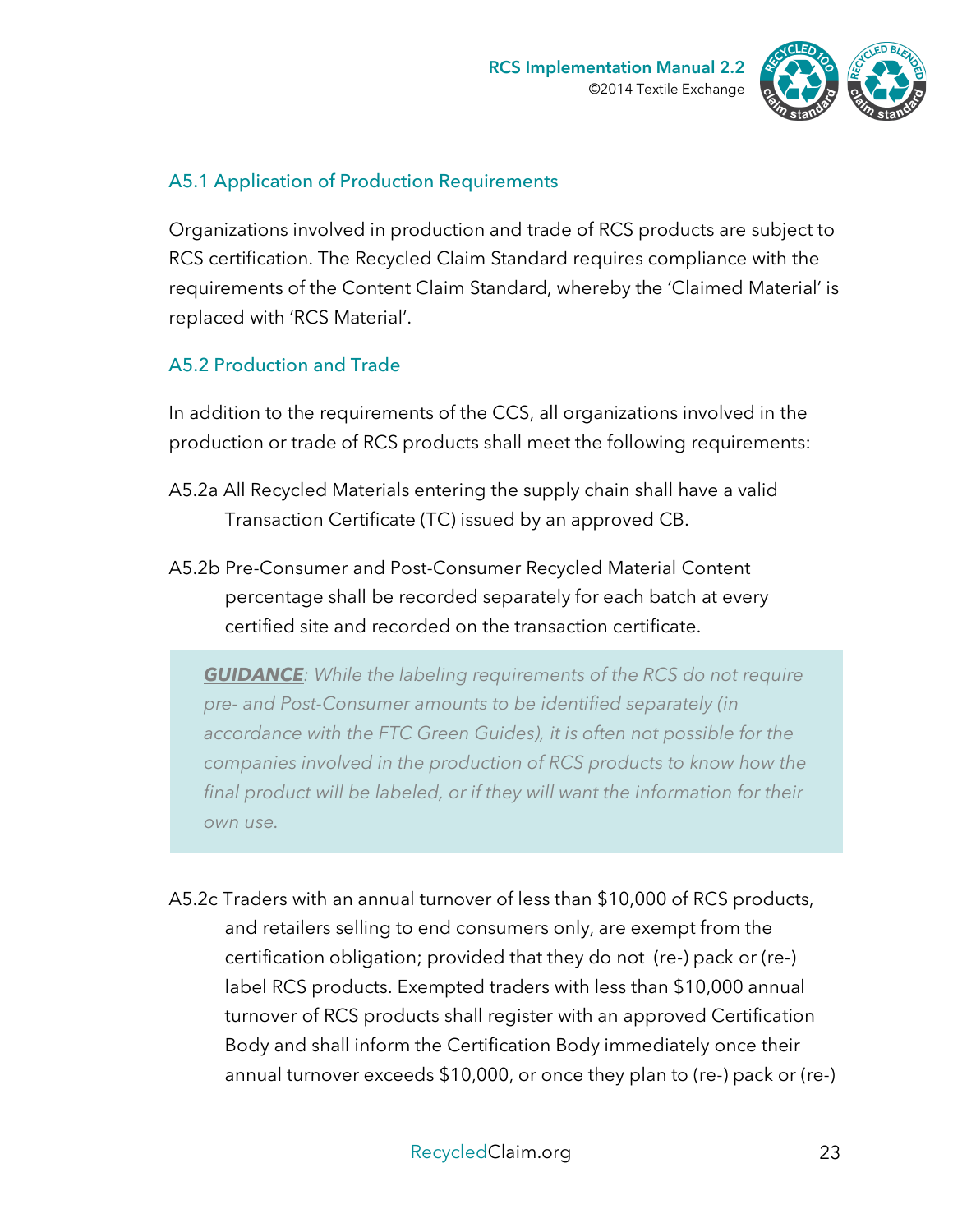

label RCS products.

*GUIDANCE: A trader is any entity that takes ownership of the certified products, regardless of whether they take physical possession of the products.*

A5.2d In cases where there is the possibility of differential rates of production loss between Recycled and virgin inputs, Certified Organizations shall address this through their mass balance formula for each material to show that calculations were done to account for the differences.

*GUIDANCE: In most cases the percentage loss of Recycled and virgin inputs will be very close, and no adjustments to the mass balance formula are needed. However, in some cases the loss rates are different enough to impact the final content claims, for example:*

- *If Recycled cotton is being used as an input, and the staple length is shorter than the virgin fiber, then during the combing process it is likely that most of the shorter fibers that are combed out will be the Recycled cotton. This would mean that the percentage of Recycled fiber in the output is less than the amount used in the input, and for low ratio claims, this can lead to inaccurate product claims. To address this, companies shall:*
	- *Add more Recycled fiber to their inputs, to account for the expected loss (e.g.: use 55kg of Recycled cotton fiber and 45 kg of virgin cotton fiber to create a 50% Recycled yarn), OR*
	- *Adjust the final amount being claimed to reflect the actual amount of Recycled Material in the output.*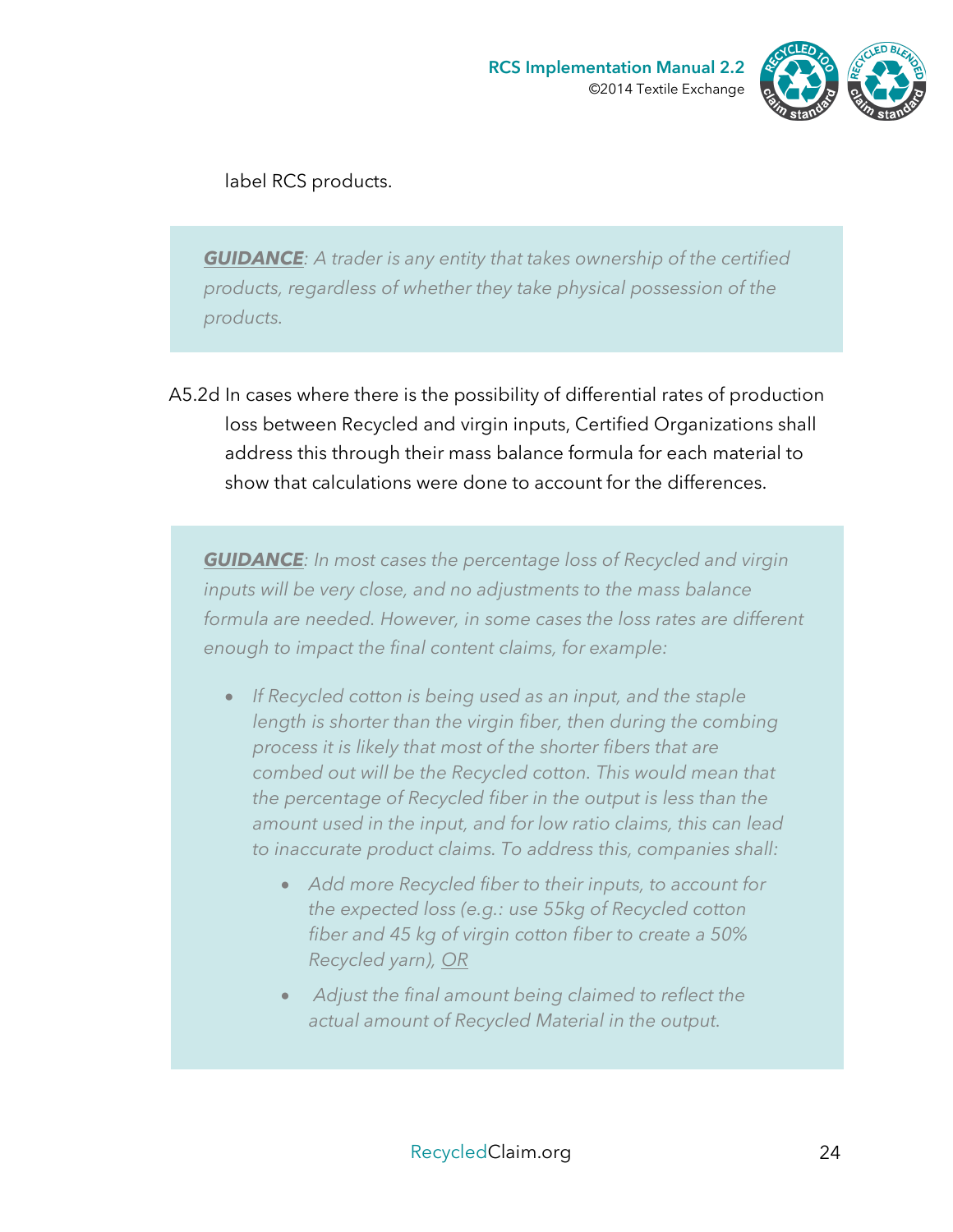

A5.2e Buyers of the RCS product will be responsible to set any further requirements on the specific standards or requirements to which the input material shall be certified. These additional requirements are separate from the RCS and its certification process.

*GUIDANCE: Any additional requirements set by a buyer do not fall under the RCS certification. However, it might be advantageous to have the additional requirements checked during the RCS audit process. All such arrangements will be strictly between the buyer and the CB.*

*Some brands might wish to identify the original source material prior to recycling. This is outside the scope of certification to the RCS, but may be added to the Transaction Certificates if requested by the brand. The arrangements should be made through the Certification Body.*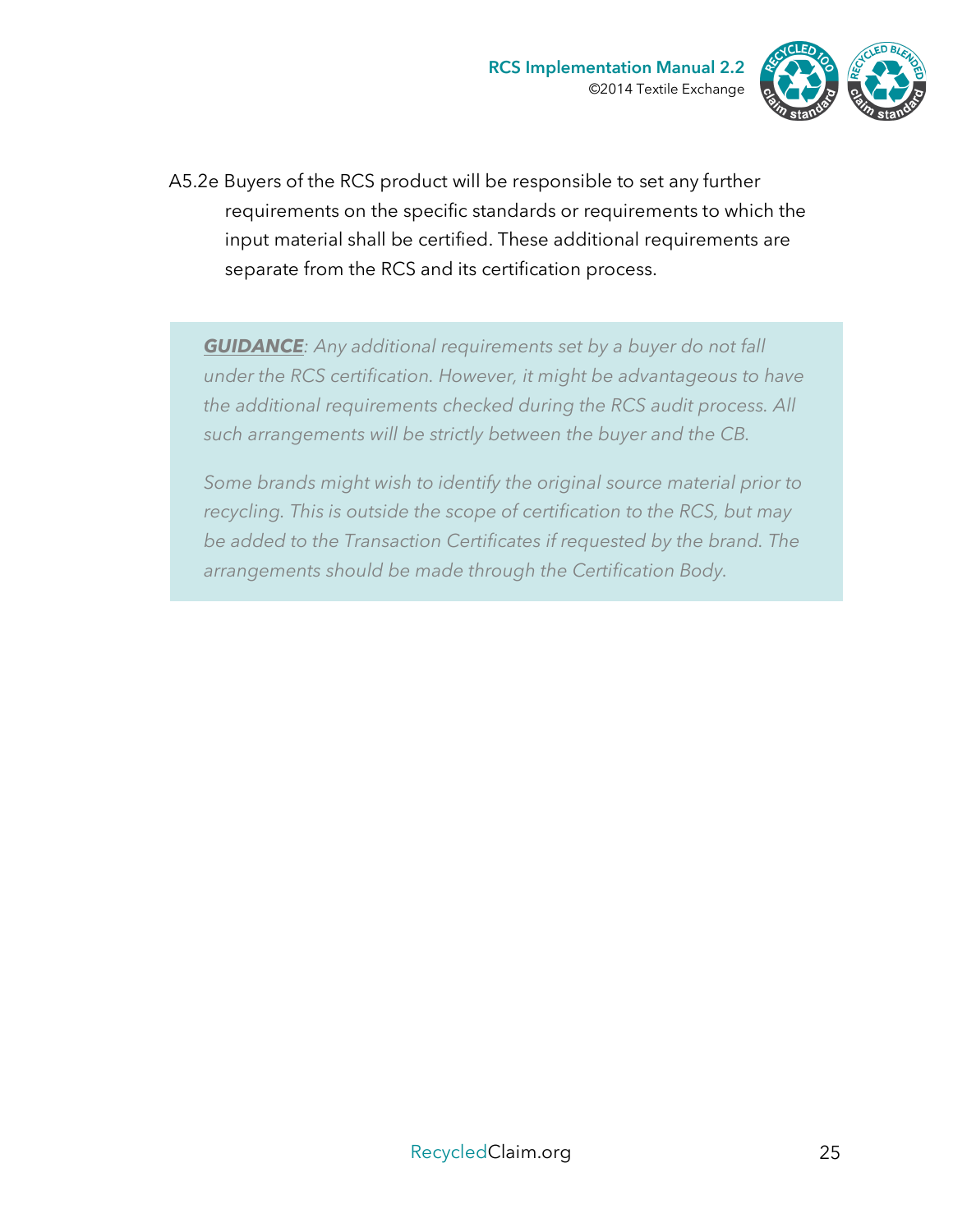

# Appendices

## Appendix A – Tools and Resources

## Textile Exchange Certification Toolkit - Essential Series

The *Certification Toolkit* has been developed to provide increased clarity for brands and retailers trying to understand how to most accurately certify their products. This tool helps to address issues around why certification is important, the essential steps, understanding certificates, pricing and labeling.

The guide is free to members of Textile Exchange, or can be purchased on its own by non-members. For more information please visit http://www.textileexchange.org/content/certification-toolkit.

## Questions and Additional Information

For questions or additional information about the GRS please contact: Integrity@TextileExchange.org.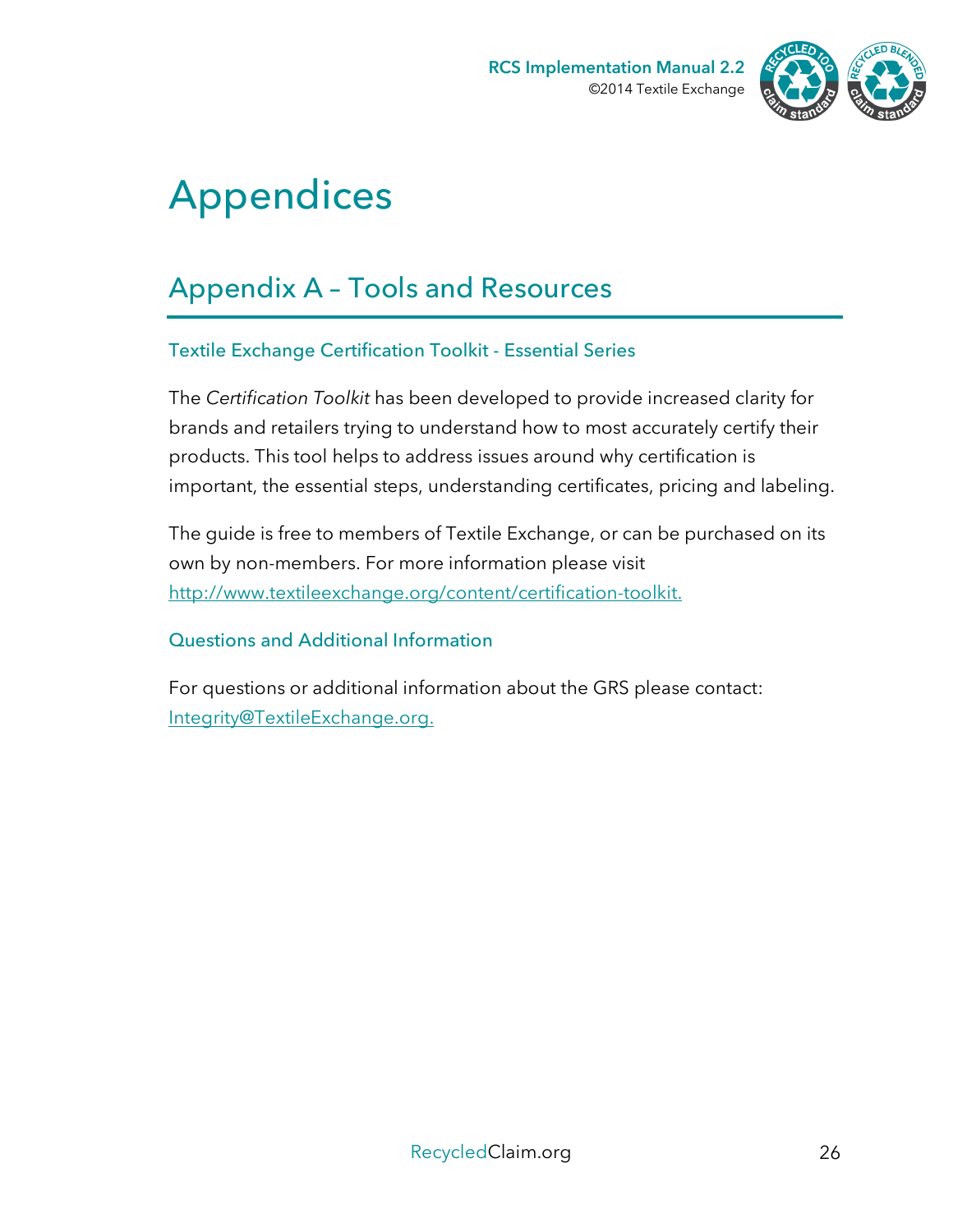

## Appendix B – Reclaimed Material Supplier Agreement

This document acts as a guarantee that all of the materials listed below and being sold to [*Certified Organization]* \_\_\_\_ are Reclaimed Materials\* that would have otherwise gone into the waste stream. It is valid for one year, effective

*\* see Appendix C for definitions* 

\_\_\_\_\_\_\_\_\_\_\_\_\_\_\_\_\_\_\_.

By signing this document, we give permission to *[Certification Body]* to visit our facility with a minimum notice of 3 days. The inspection will relate only to verification of our status as a legal organization and to confirm the description of materials as Recycled, including the designation of pre- or Post-Consumer streams.

Signed by:

Title:

Email Address:

Phone:

On behalf of: (*Company name*)

 $(Signature)$   $\qquad \qquad \qquad \qquad (Date)$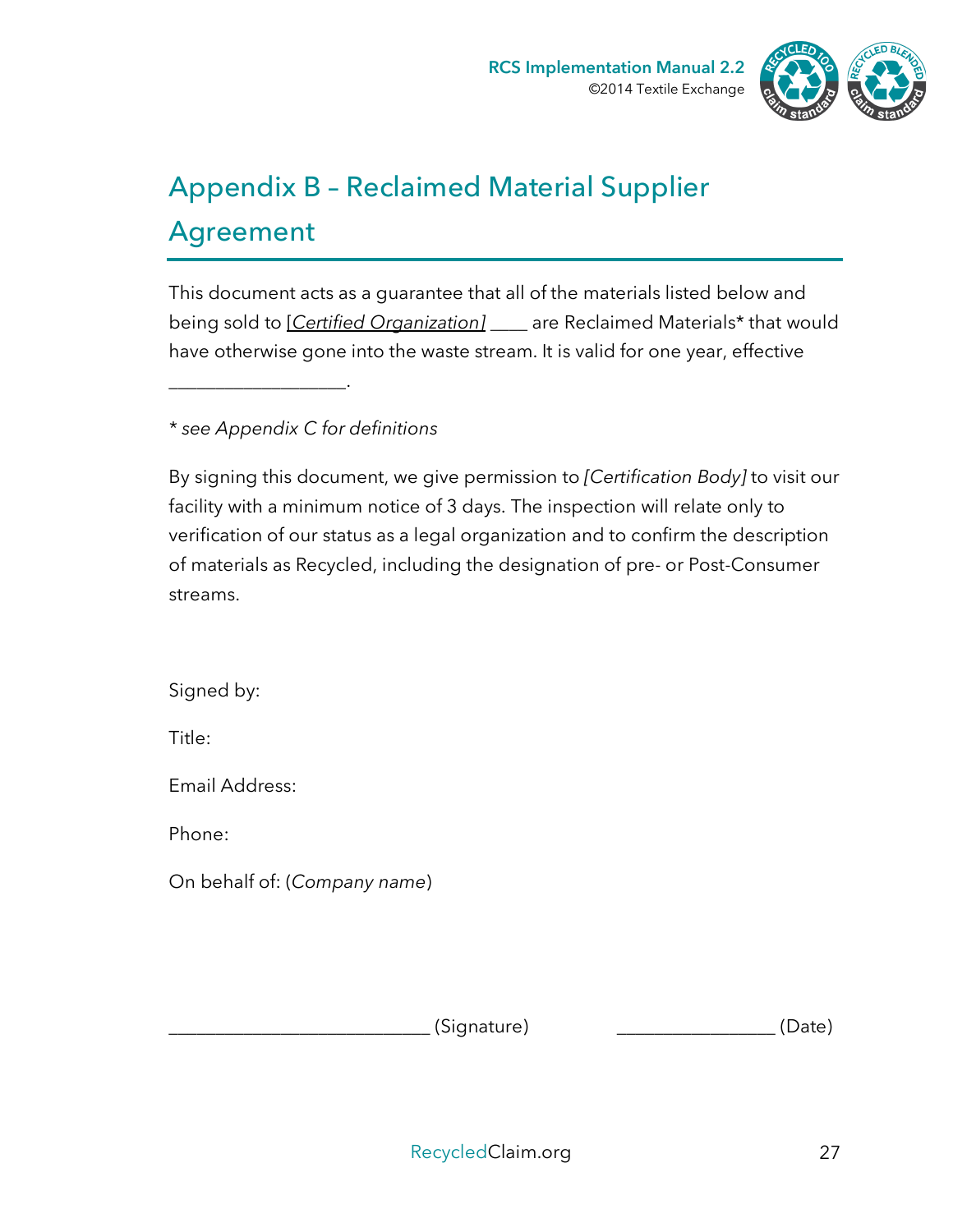

## Appendix C – Reclaimed Material Declaration Form:

Seller:

Address of origin:

Address of destination:

Product Information:

| Product* | Material | Source | Post-Consumer | <b>Pre-Consumer</b> |
|----------|----------|--------|---------------|---------------------|
|          |          |        |               |                     |
|          |          |        |               |                     |
|          |          |        |               |                     |
|          |          |        |               |                     |
|          |          |        |               |                     |
|          |          |        |               |                     |
|          |          |        |               |                     |

*\* see following page for definitions* 

Shipment information:

Minimum Information:

- Units and names of the materials as they appear on the invoice
- Pre- or Post-Consumer
- Invoice number and date
- Reference to transport document (number, date, transport company, truck no, container no)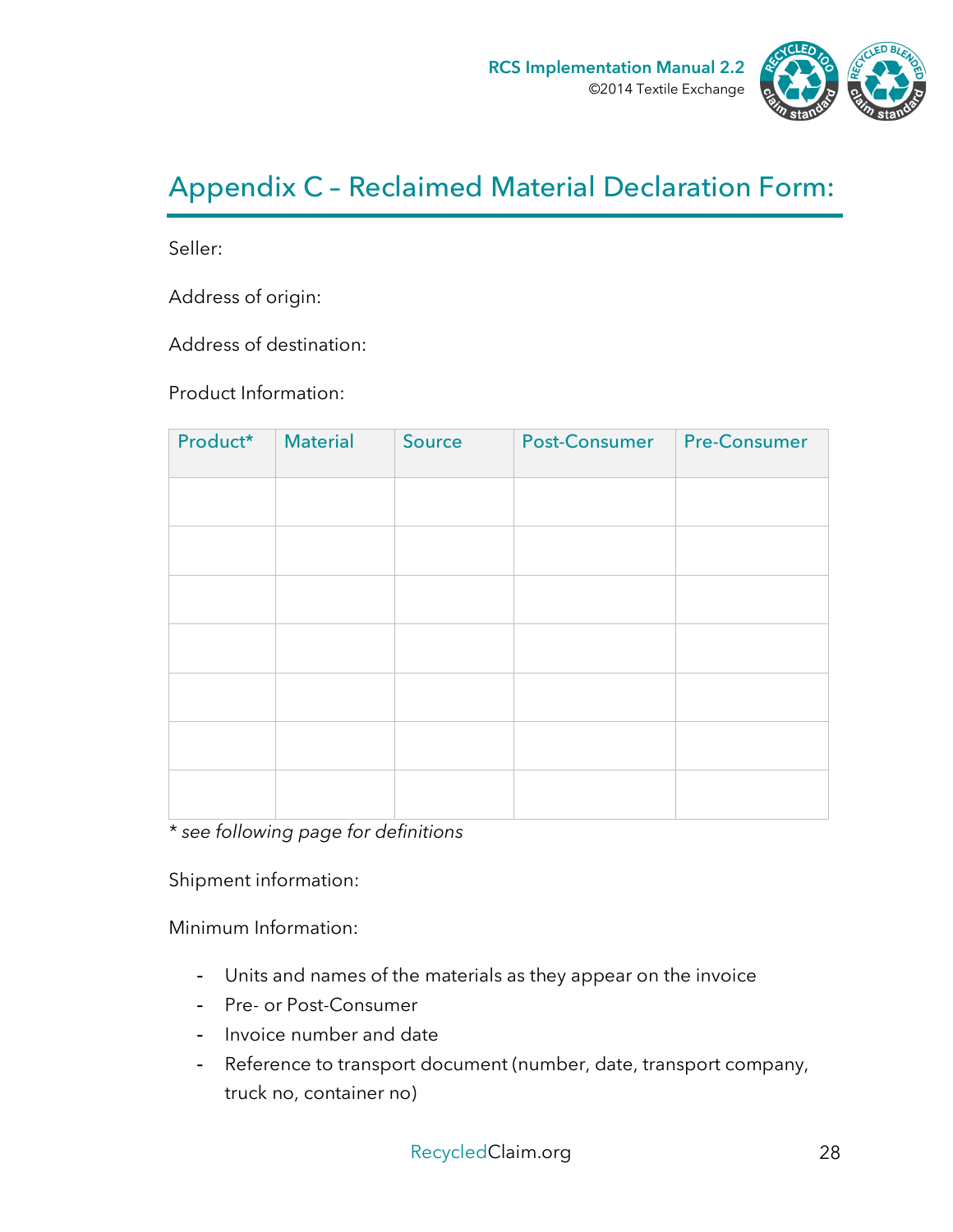

## \*Definitions

## **Product**

Name of the items that have been diverted from the waste stream. Examples include: plastic bottles, fishing nets, yarns, wool carpet, paper.

#### **Material**

The material that will be Recycled (e.g.: polyester, nylon, wool etc.).

#### **Source**

Where the material originated. Examples include: cutting room waste, household recycling collection, rejected yarn stock, office paper waste. If it is not clear that the products would have otherwise gone into the waste stream, please provide more detail.

## **Reclaimed Material**

Material that would have otherwise been disposed of as waste or used for energy recovery, but has instead been collected and reclaimed as a material input, in lieu of new primary material, for a recycling process.<sup>6</sup>

## **Pre/Post-Consumer**

 $\overline{a}$ 

Please check one, based on the following definitions:

## Pre-Consumer Material

Material diverted from the waste stream during the manufacturing process. Excluded is the reutilization of materials such as rework, regrind or scrap generated in a process and capable of being reclaimed within the same process that generated it.

<sup>6</sup> This excerpt is taken from ISO 14021:1999, section 7.8.1.1, subsection c on page 14, with the permission of ANSI on behalf of ISO. © ISO 2013 – All rights reserved.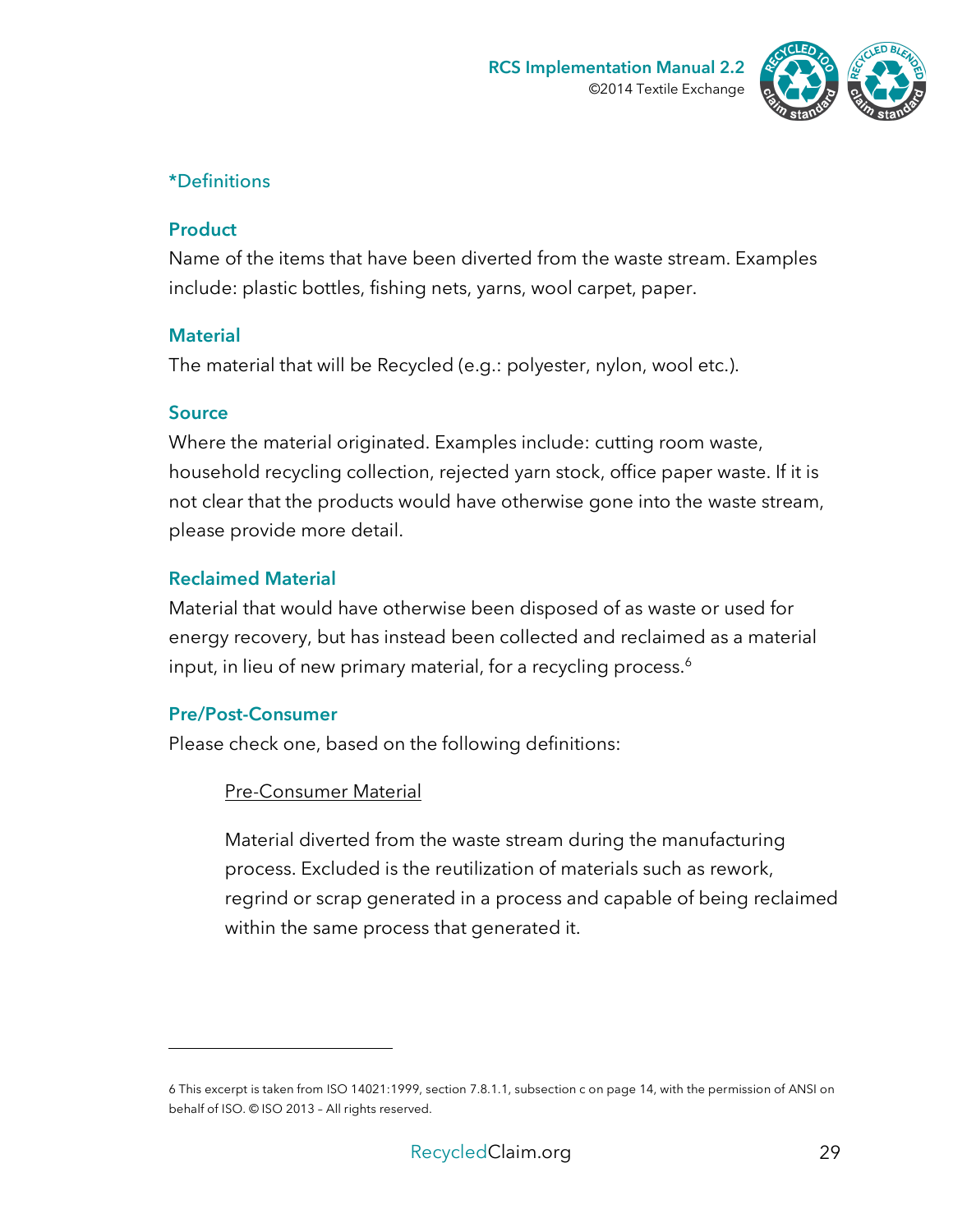

## Post-Consumer Material

Material generated by households or by commercial, industrial and institutional facilities in their role as end-users of the product that can no longer be used for its intended purpose. This includes returns of materials from the distribution chain.

Each country of sale may have different criteria to qualify Pre-Consumer and Post-Consumer Recycled Materials. It is best to check with the governing body to be sure that their expectations are being met. For further resources see http://www.textileexchange.org/integrity/.